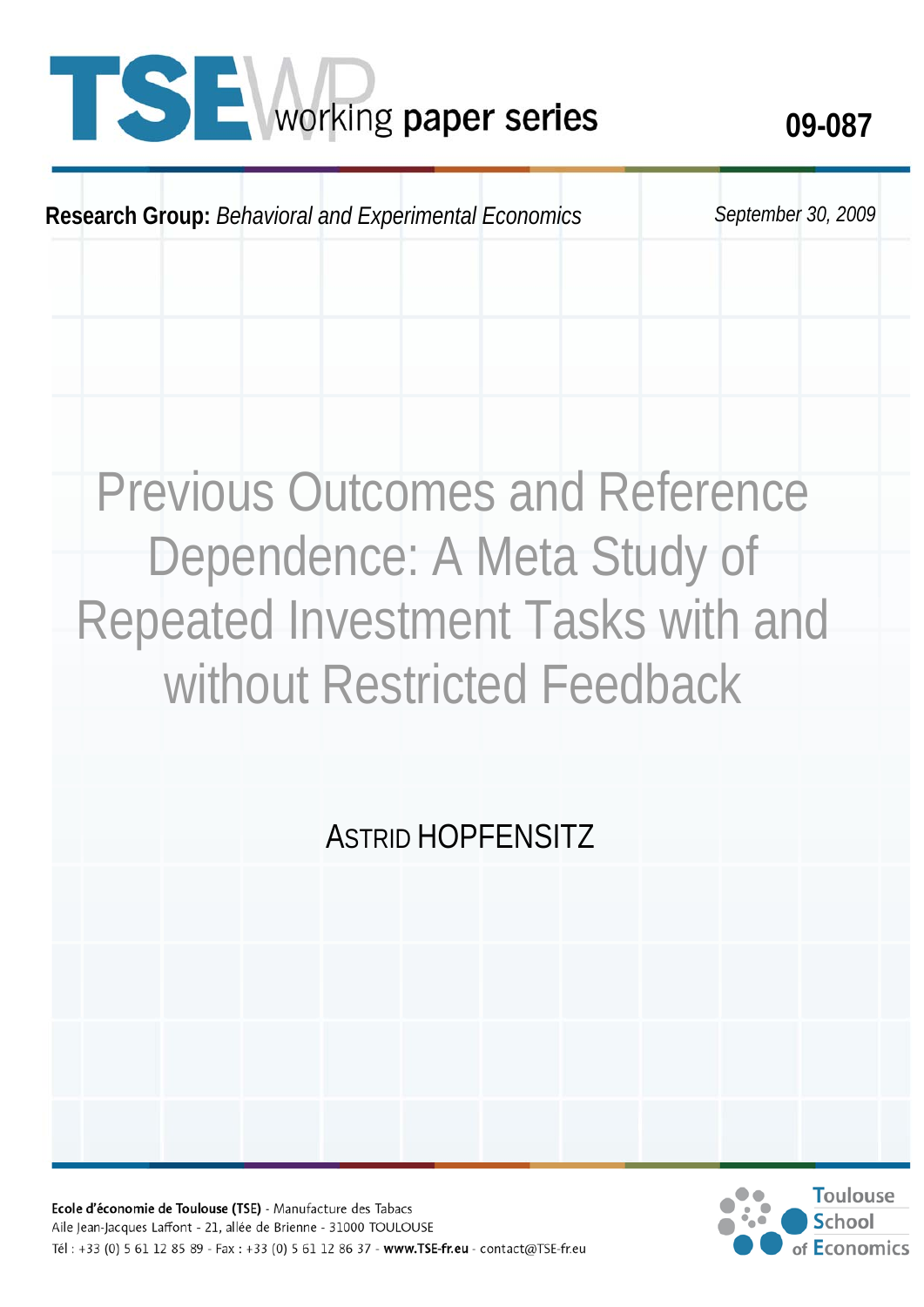#### PREVIOUS OUTCOMES AND REFERENCE DEPENDENCE: A META STUDY OF REPEATED INVESTMENT TASKS WITH AND WITHOUT RESTRICTED FEEDBACK

Astrid Hopfensitz\*

Toulouse School of Economics (GREMAQ) astrid.hopfensitz@univ-tlse1.fr

This version: 30.09.2009

#### **Abstract:**

When investment is repeated, previous outcomes (winning/losing) as well as the current budget level (gain/loss domain) influence decisions. The first is related to the so-called "gamblers fallacy". The second to value function relative to some reference point. Both effects have been extensively studied, however not their interaction.

We present a meta-study of five experiments initially conducted to investigate myopic-lossaversion. We observe that investment is related to the number of previous winning rounds as well as to the current budget position relative to a reference point. These effects persist when the analysis is extended to settings with restricted flexibility concerning investment.

**Keywords**: reference point; gamblers fallacy; meta study; experiment; risk taking; myopic loss aversion

**JEL:** C91, D81, G11

**\_\_\_\_\_\_\_\_\_\_** 

<sup>\*</sup> I would like to thank Jan Potters, Sabine Kröger, Gerlinde Fellner, Martin Weber, Thomas Langer, Michael Haigh and John List for providing me with the raw data from their studies and Francois Salanie for valuable comments.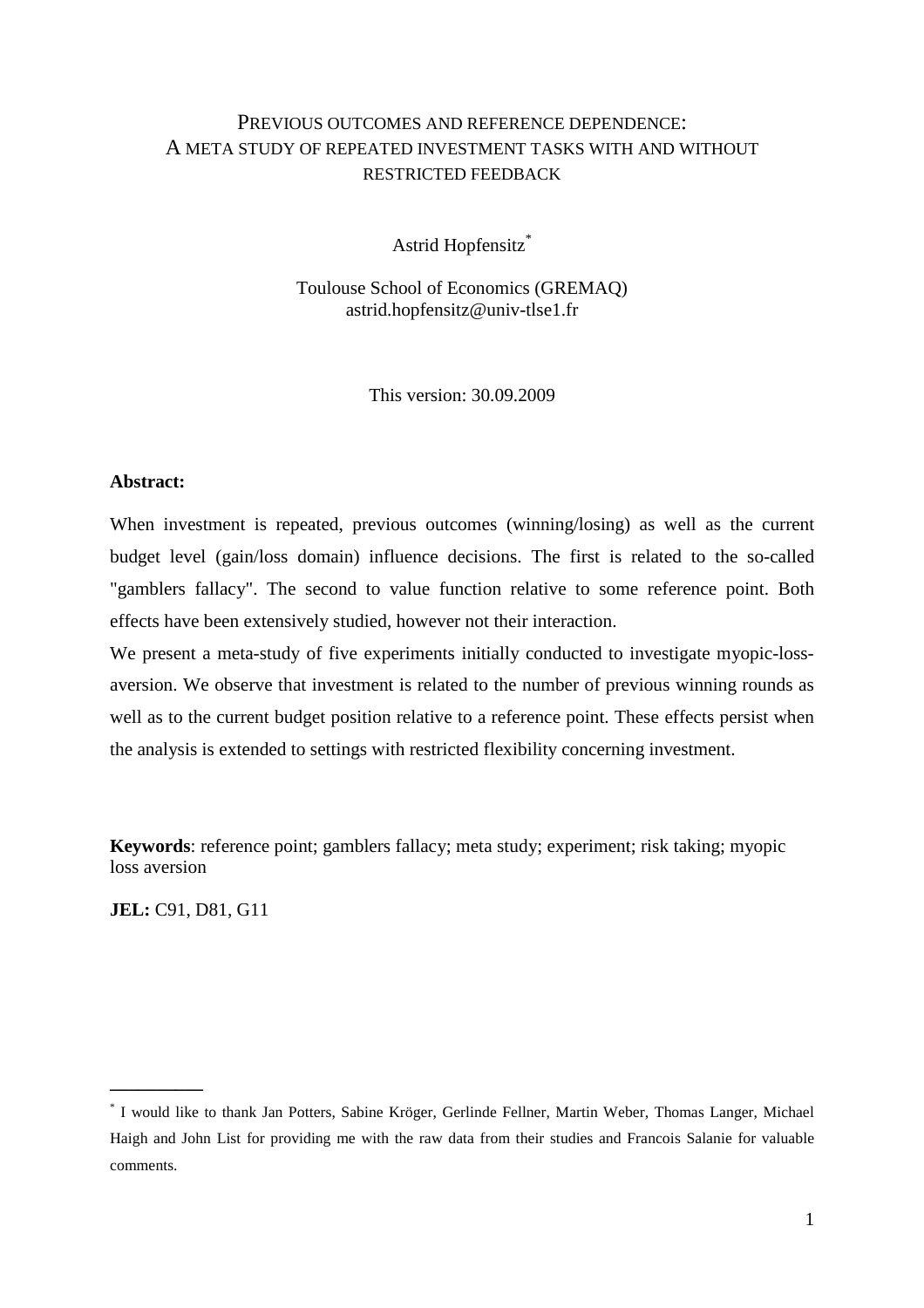#### 1. INTRODUCTION

Most outcomes are not evaluated in absolute terms, but with respect to our expectations. While an unexpected gain of a small price might increase our happiness enormously (Schwarz and Strack, 1999), receiving the same small price might lead to anger and frustration when expectations were high. This holds for outcomes from gambles and investment, but equally for salaries (Kirchsteiger, 1994) and negotiation results (Gimpel, 2007). How expectations are created is so far little understood by economists. Experience, knowledge, personality and emotions might all influence expectations concerning outcomes and thus reactions to them. The fact that the same outcome will sometimes be evaluated positively while in other situations negatively has been modeled by economists with the use of value functions including a reference point (Kahneman and Tversky, 1979). What defines the reference point is however not always clear. It can be seen as a representation of the status quo (Samuelson and Zeckhauser, 1988) or be modeled by taking into account expectations (Köszegi and Rabin, 2007). A reference point implies that dependent on whether an outcome is seen as a relative gain or loss, reactions to the outcome can be crucially different. Since expectations can differ, the same outcome might therefore result in very different evaluations. Specifically it is generally assumed that losses weigh heavier than gains (loss aversion) and that risk taking behavior differs between the gain and loss domain.

In addition to our relative situation also how we got to it will influence its evaluation. An unequal bargaining outcome will be accepted if seen as the outcome of a series of unlucky events while the same outcome might be refused when considered as being due to the unfair behavior of another agent (Kirchsteiger, 1994). In an uncertain environment probabilities will be updated based on outcomes and therefore outcomes will influence expectations concerning the future. And even if probabilities are fixed and known, biases have been documented concerning expectations, for example the "hot hand effect" and the "gamblers fallacy" (Tversky and Kahneman, 1971; Croson and Sundali, 2005).

A large literature has focused on loss aversion and at the same time biases concerning previous outcomes have been extensively studied. However, so far, the two effects have been rarely discussed in combination. Obviously real live decision situations will be characterized by the current budget level as well as by the events that lead to this situation. It is therefore highly desirable to compare the impact of previous experiences and the current situation on choices to determine their relative importance and their interaction.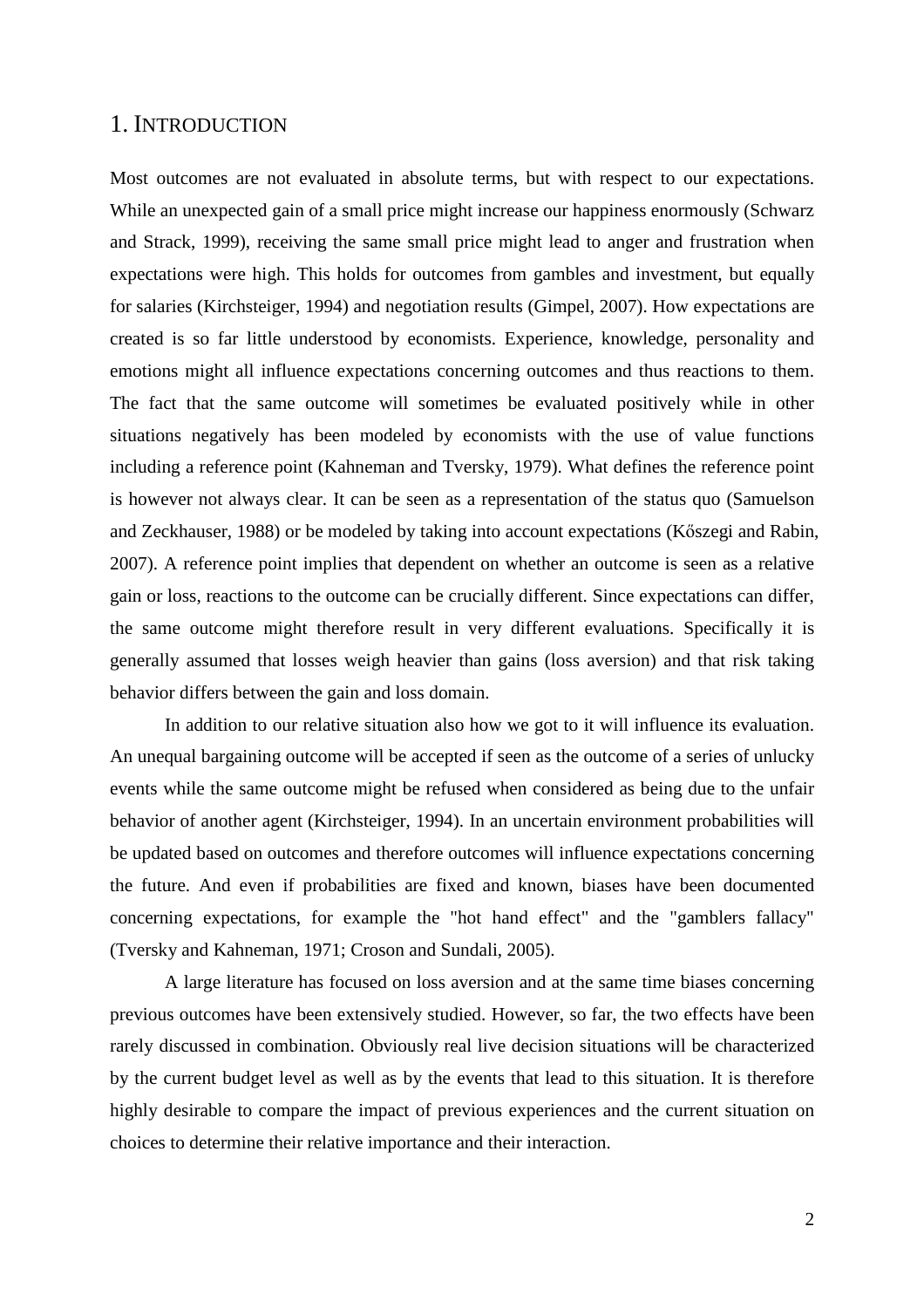This paper presents a meta-analysis of five different experimental studies that were initially designed to investigate the effect of aggregate feedback and reduced flexibility on risk taking<sup>1</sup> (cf. myopic loss aversion; Bernartzi and Thaler, 1995; Gneezy and Potters, 1997; Thaler et al., 1997). We use this data to investigate how previous outcomes (i.e. the number of winning or losing rounds encountered) and the current budget (i.e. absolute losses or gains relative to a natural reference point) influence investment decisions in future periods. We show that small gains decrease investment and that larger gains increase investment. For losses we observe the opposite pattern. Namely small losses increase investment while larger losses decrease investment. This effect is opposite to the "peanuts effect" discussed in the literature and in line with the "magnitude effect" (Weber and Chapman,  $2005$ ).<sup>2</sup> We extend this model to account also for the number of previously encountered winning and losing rounds. We observe evidence for the gamblers fallacy, namely for the tendency to reduce investment when recent gains were frequent. Both effects co-exist and predict behavior very well.

We then extend our analysis to the data on investment when feedback and flexibility are restricted. We observe that even if feedback is restricted the "gamblers fallacy" effect is present. Focus shifts from the immediately preceding periods to the total history of gains and losses but still a higher number of previous winning rounds predict a decrease in investment. Thus reduced feedback does not change probability judgments concerning the future. Also reduced feedback does not increase investment when in the loss domain. We rather observe the opposite effect, namely a decrease in investment when small losses are encountered. The main difference under reduced feedback and flexibility is time. Over rounds investment is significantly increasing, independent of experience and current earnings. We will hypothesize that this effect must be related to a general increase of optimism and confidence under reduced feedback.

The rest of the paper is structured as follows. In section 2 we give an overview of experimental studies of the value function relative to some reference point and studies investigating the impact of previous outcomes on future risk taking. Section 3 presents the data used for this study and compares the five different experiments used. Section 4 presents a

 $1$  The implementation of aggregate feedback and reduced flexibility implies that investment decisions have to be fixed for a number of periods in advance (reduced flexibility). Thus subjects fix their investment level for the next three periods and receive after the periods have passed information about the outcome (aggregate feedback).

 $2$  It should be noted however that assuming probability weighting we cannot conclude from the shape of the utility function the actual risk behavior. Thus only assuming expected utility theory, we can say that convexity of the utility function implies risk seeking behavior (Abdellaoui et al., 2007). In our case however the probability of winning is  $p=1/3$  which should according to experiments on probability weighting be one of the least distorted values (e.g. Bleichrodt and Pinto, 2000).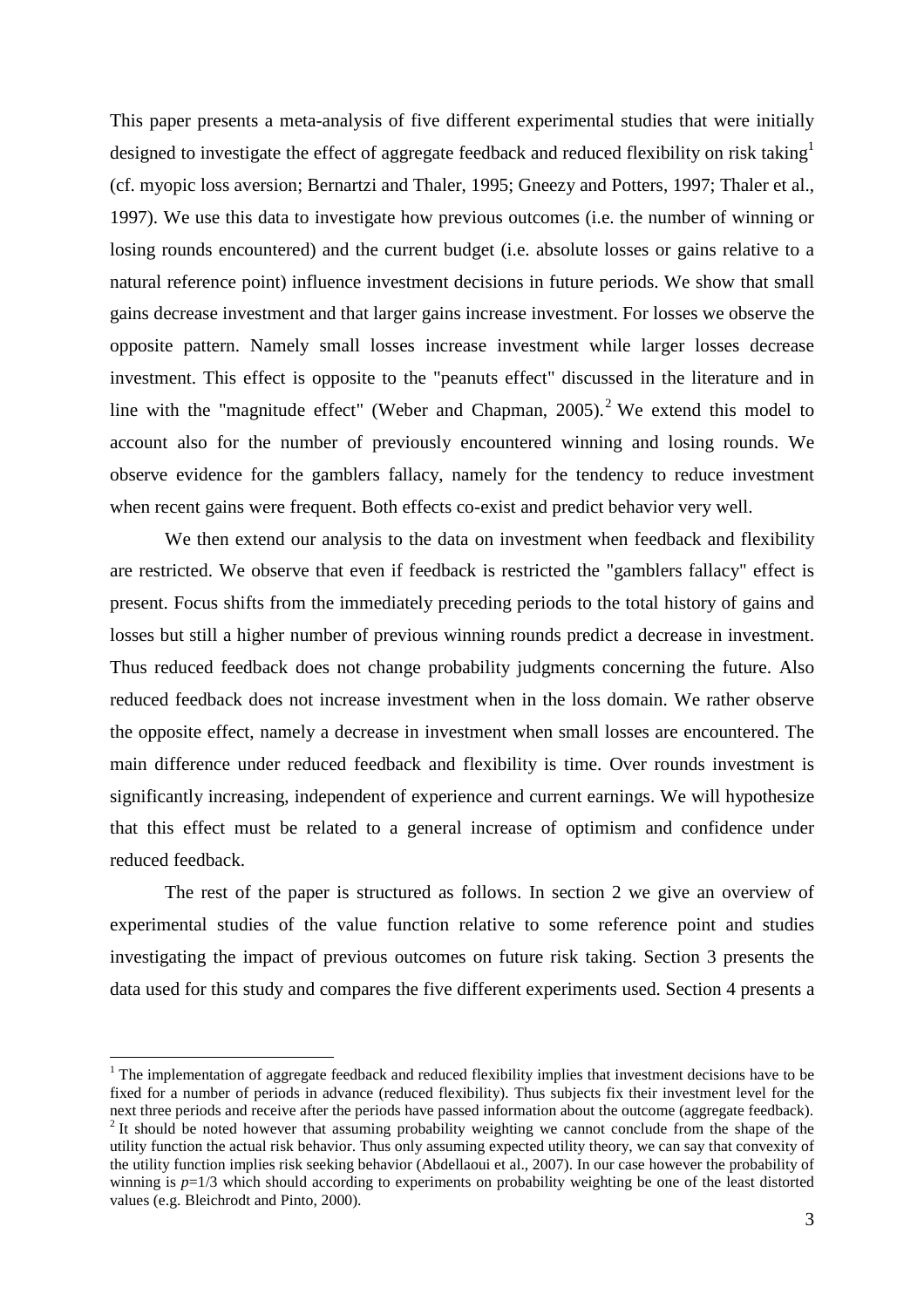random effects Tobit regression of repeated investment for the frequent feedback case. This model is extended to the reduced feedback case in section 5. Section 6 concludes.

#### 2. EXPECTATIONS AND EXPERIENCE

Ever since value functions allowing for a reference point were introduced by Markowitz (1952) and Kahnemann and Tversky (1979) attempts have been made to define their precise shape. This concerns as well the question whether losses are overweighed compared to gains, but also the curvature of the function for gains and losses, respectively. The value function by Kahnemann and Tversky (1979) predicts risk aversion for gains and risk seeking for looses. The function by Markowitz is further characterized by the "peanuts effect" (Prelec and Loewenstein, 1991) implying decreasing risk aversion for decreasing monetary amounts in the gain domain.

Experiments investigating the shape of the value function proceed usually by eliciting the certainty equivalent for gambles, or the probabilities that make participants indifferent between a certain amount and a gamble (Abdellaoui, 2000, 2007). For this approach preferences for gambles in either the gain or loss domain relative to the current status-quo are considered. This implies that the current state of the world is taken as the reference point and the outcome from the gamble, as well as the certain outcome are in either the gain or loss domain. A problem with this approach is that it is not clear which value is taken as a reference point by participants. It might be the status-quo or it might be the expected earnings from participation in the experiment. Hypothetical questions circumvent this problem to a certain degree by framing the question such that it is clear what should be taken as the reference point. However hypothetical questions might fail to incentivize respondents to state their true preferences (Beattie and Loomes, 1997).

Studies using either hypothetical or real gambles have identified a value function that is concave for gains and convex for losses (Abdellaoui et al., 2007), even though results can differ dependent on the method used (Hershey and Schoemaker, 1985). Further there is some evidence of the peanuts effect, i.e. the fact that risk seeking is more common for low stakes gambles (Weber and Chapman, 2005). However in studies investigating inter-temporal choices an opposite effect has been observed. When eliciting preferences for payments either now or in the future, an earlier time preference has been observed for small scales than for larger scales. I.e. given the choice between \$10 now, and \$20 in one year the immediate option might be preferred, indicating that values need to be at least doubled to compensate for the delay. However for the choice between \$100 now and \$200 in one year a switch to the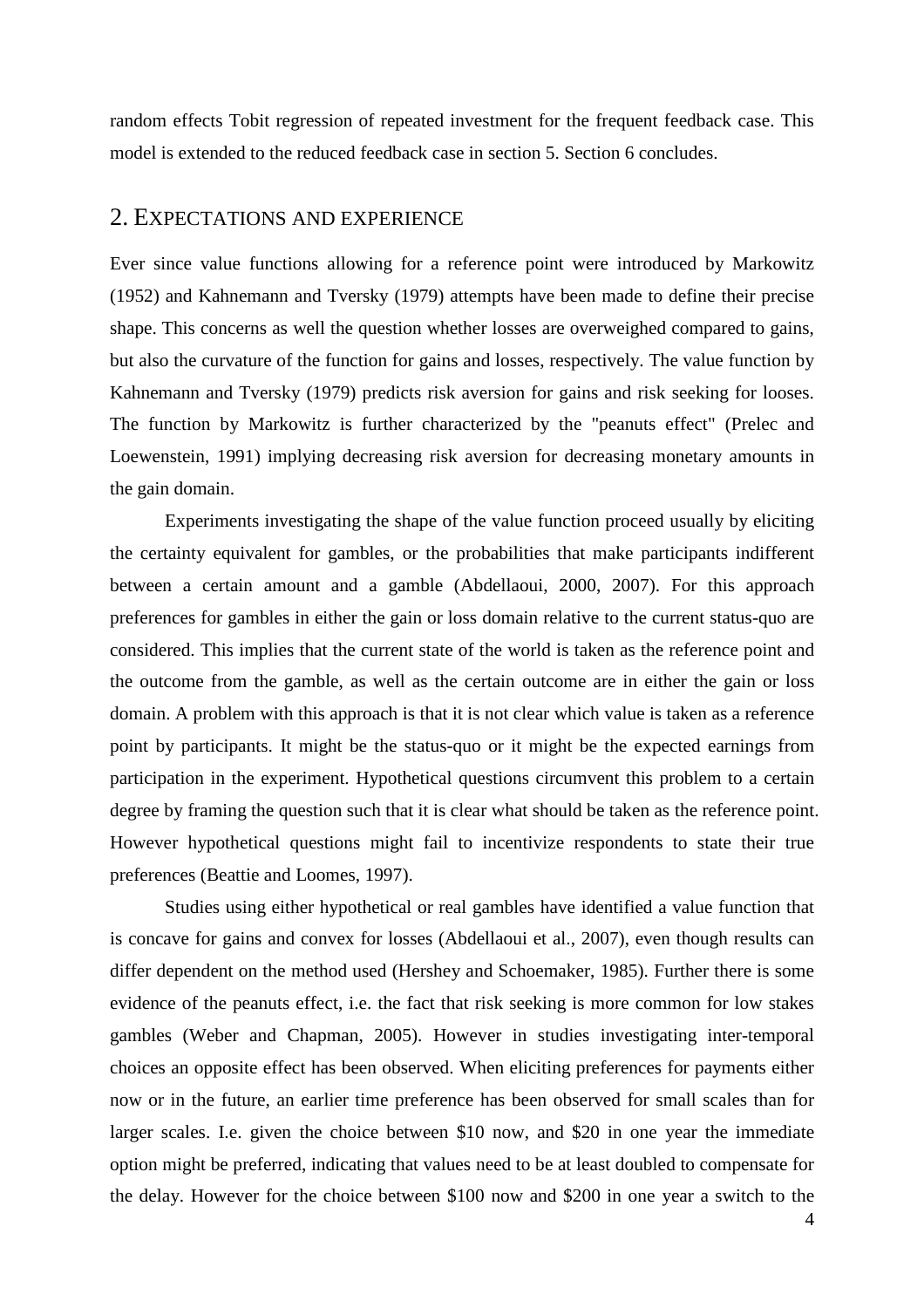delayed option is often observed (Chapman and Winquist, 1998). When greater willingness to wait for an outcome is interpreted as a sign of lower risk aversion, the observed "magnitude effect" is therefore exactly opposed to the "peanuts effect". Whether larger stakes increase or decrease risk aversion might therefore depend on the method applied to elicit it (choices across gambles or time preferences). Another method to elicit risk aversion under different circumstances would be to consider risky choices when the participant is in either the gain or loss domain relative to his/her reference point. This implies that first gains or losses have to be realized to then observe changes in behavior. This seems to be a much more realistic environment, given that most decisions concerning risk are made under circumstances where gains or losses lead to the current position.

A repeated investment environment adds another possible bias to the situation. Not only whether the outcome is in the gain or loss domain relative to some reference point might influence risk taking, but also the events that lead to this situation. For example a point in the gain domain might be the result of a number of consecutive small gains or the result of a large gain and some small losses. Prior outcomes clearly influence probability judgments concerning the future. However a number of different biases have been documented, which makes it difficult to predict the impact on risk taking. For example a series of gains might either increase (hot hand effect) or decrease (gamblers fallacy) the willingness to take future risk. The two effects can be seen as stemming from different sources. The hot hand effect is related to the illusion of control (Langer, 1975). That is a player or "hand" is considered to be in a hot state, promising future gains. The gamblers fallacy is due to the "representativeness bias" or the "law of small numbers" (Tversky and Kahneman, 1971). This leads to the expectation that the probability of an event should be reflected in a proportional representation of the possible outcomes on all scales.

Many "mistakes" observed in trading environments are related to one or more of the effects discussed so far. Shefrin and Statman (1985) coined the term *disposition effect* "as shorthand for the predisposition toward get-evenitis". This effect describes the tendency to hold losing stocks too long and to sell winning stocks too early. An opposed observation concerns the house money effect, i.e. the tendency to take risk with the "house money" that was gained in previous periods. This tendency to become more risk seeking after gains has been observed for sequential gambles (Thaler and Johnson, 1990) as well as for market experiments (Gneezy et al., 2003). Whether outcomes are perceived as gains or losses will further depend on the bracketing of income streams. Narrow bracketing will lead to an appreciation of each gain or loss as such. Wide bracketing, that is the aggregation of multiple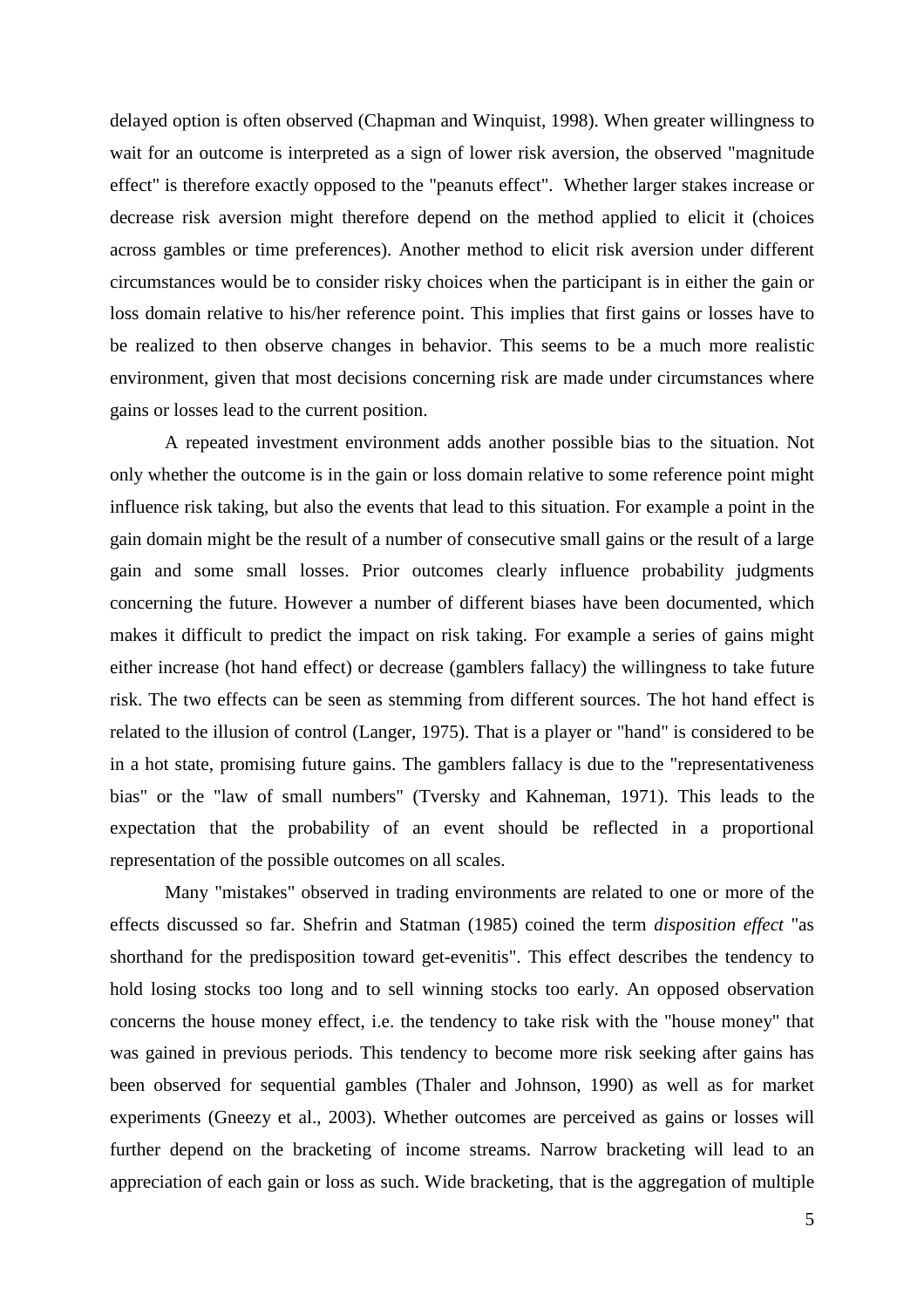events, will make it easier to observe the expected value and will thus enhance expected value maximizing behavior. When the gamble has an expected value larger than its alternative, bracketing will therefore increase risk taking (myopic loss aversion). However when the gamble has an expected value that is smaller, bracketing will decrease risk taking (Haisley et al., 2008; Read et al., 1999). In general, previous gains and losses should have less of an impact on behavior when bracketing is wide. A number of experiments have been exploring this issue, known as myopic loss aversion (Gneezy and Potters, 1997; Thaler et al., 1997; Bellmare et al., 2005). These experiments observe higher investment in a risky option when feedback is given on an aggregate level after a certain number of rounds. However it is still largely unclear whether this effect is due to altered expectations caused by the different kinds of feedback, to reduced flexibility<sup>3</sup> or to a change in reactions to the same kind of outcomes since losses are now less directly experienced. Indeed it might be possible that bracketing will not influence the misjudgment of future probabilities ("hot hand effect" or "gamblers fallacy") but that due to the restriction of flexibility and the reduction of loss experiences, optimism and confidence are increased.

To explore these issues empirically we need observations of repeated risk taking choices where gains and losses relative to some reference level as well as the number of previous winning or losing rounds is known. Behavior in such an environment can then be analyzed as a dynamic environment. We collected data from five different experiments that have been conducted to investigate myopic loss aversion and the impact of flexibility and feedback on investment. This data pool offers us repeated investment choices from more than 400 participants in the two feedback treatments of the simple investment game proposed by Gneezy and Potters (1997). Even though this game has been repeatedly replicated, the dynamics of behavior have so far been largely ignored. An exception are Fellner and Sutter (2009) that study the dynamics in their data, however mainly focusing on treatment effects across feedback and flexibility conditions. The fact that the investment game has been repeatedly replicated applying identical parameters and instructions, enables us to combine results from these study to a meta-analysis investigating risk taking dynamics.<sup>4</sup> Even though each studies' focus was on another kind of treatment variation, in each study a treatment

<sup>&</sup>lt;sup>3</sup> Flexibility has been experimentally explored by Bellemare et al. (2005), Langer and Weber (2008) and Fellner and Sutter (2009). While results are mixed it seems that a treatment allowing for feedback but reducing flexibility has similar consequences as a treatment reducing feedback and flexibility.

<sup>&</sup>lt;sup>4</sup> It should be noted that parts of this data collection have been already used for other studies. Charness and Gneezy (2007) used observations from a number of investment games to investigate gender effects on risk taking behavior. Blavatskyy and Pogrebna (2006) used combined data from multiple investment studies to investigate whether myopic loss aversion or non-linear probability weighting is responsible for the observed effects.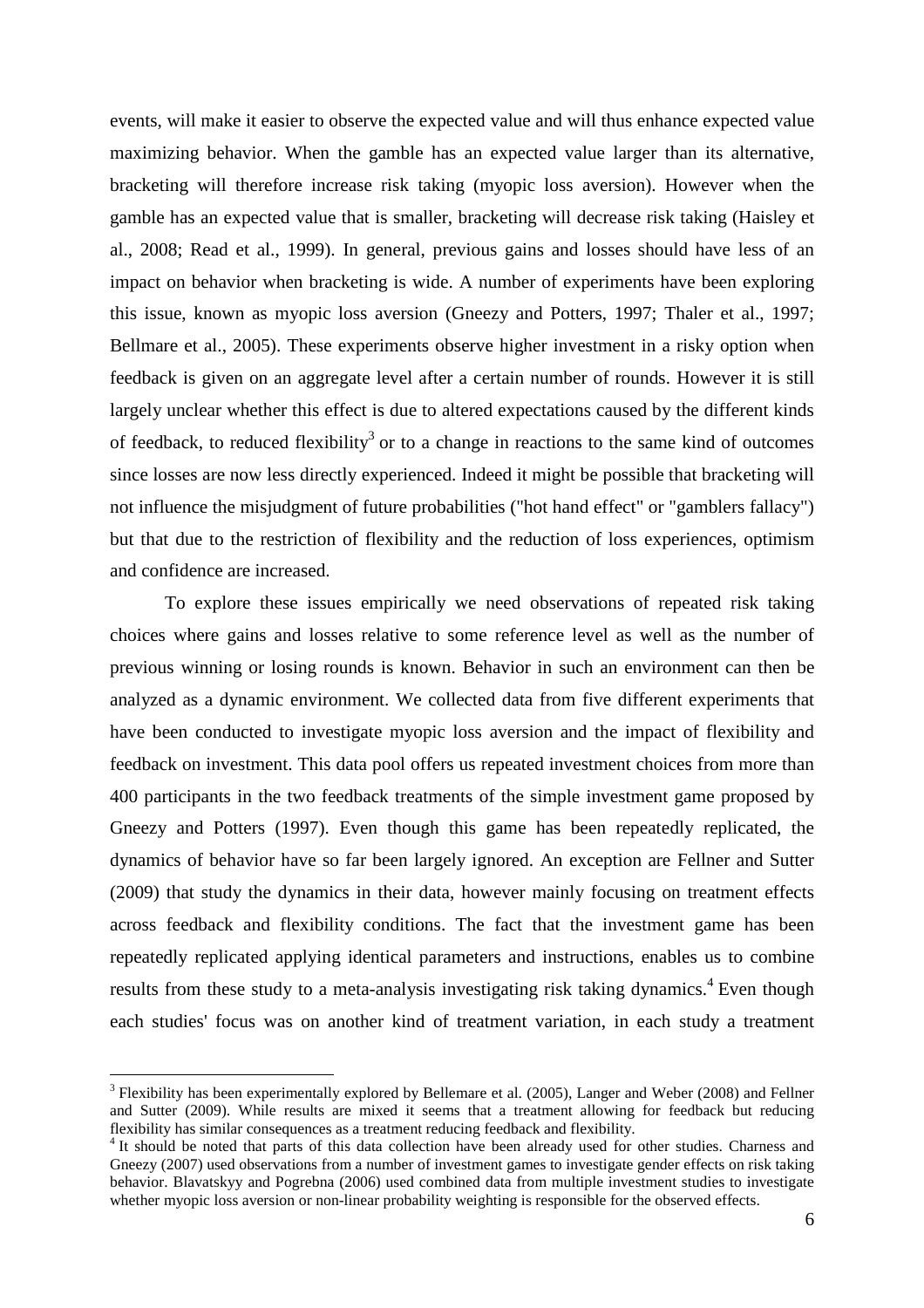allowing for frequent feedback and full flexibility and a treatment with reduced feedback and flexibility were present.

#### 3. DATA

Data was collected from five different experiments that used the investment task proposed by Gneezy and Potters (1997) to investigate myopic loss aversion.<sup>5</sup> Each experiment compared different treatments concerning investment feedback and flexibility. However common to all experiments that were used for the analysis is that they included a high feedback treatment and a low feedback treatment. In the first part of our analysis we will solely concentrate on results from the high feedback treatment since it allows us to observe investment in a repeated investment task where investors had information about outcomes after every round. In section 4.3 we will then compare how predictions of investment behavior for the high feedback treatment compared to the low feedback treatment.

The investment task proposed to participants used the same probabilities and relative payoffs in all of the included studies. Participants had to decide how to distribute *y* points between a safe and a risky project. Points that were invested in the safe project were kept for sure. Points invested in the risky project had a  $1/3$  probability to be multiplied by 3.5 and a probability of 2/3 to be lost. Thus the expected value from the safe project was one point per invested point, while the expected value from the risky project was 1.17. Note that previous earnings could not be used for future investment. Thus in each round participant received a new endowment of *y* for investment.<sup>6</sup> The maximum amount *y* therefore stayed constant across all rounds of a study. Across the experiments we have slight variations in how many points (*y*) participants had in each round available and whether investment was done with points that were later exchanged into a monetary currency or directly with money. However accounting for the differences of when studies were conducted and exchange rates, we see that stakes for one round of investment were between 50 and 100 euro cents. Differences concerning the experiments are summarized in Table 1. Investment was repeated *n* times. Across studies we have a variation of minimal 9 and maximal 18 periods of repeated investment. In all studies treatment High (high frequency feedback) consisted of *n* repetitions of the same investment choice with immediate feedback about the outcome from investment

<sup>&</sup>lt;sup>5</sup> To keep as many aspects of the investment situation constant we therefore do not include data from other experiments also investigating myopic loss aversion. Problematic variations include different probabilities and payoff and the possibility to use accumulated earnings for future investment (e.g. Thaler et al., 1997; Lange and Weber, 2008).

<sup>&</sup>lt;sup>6</sup> This can be seen as a situation with a continuous income stream that is used for investment.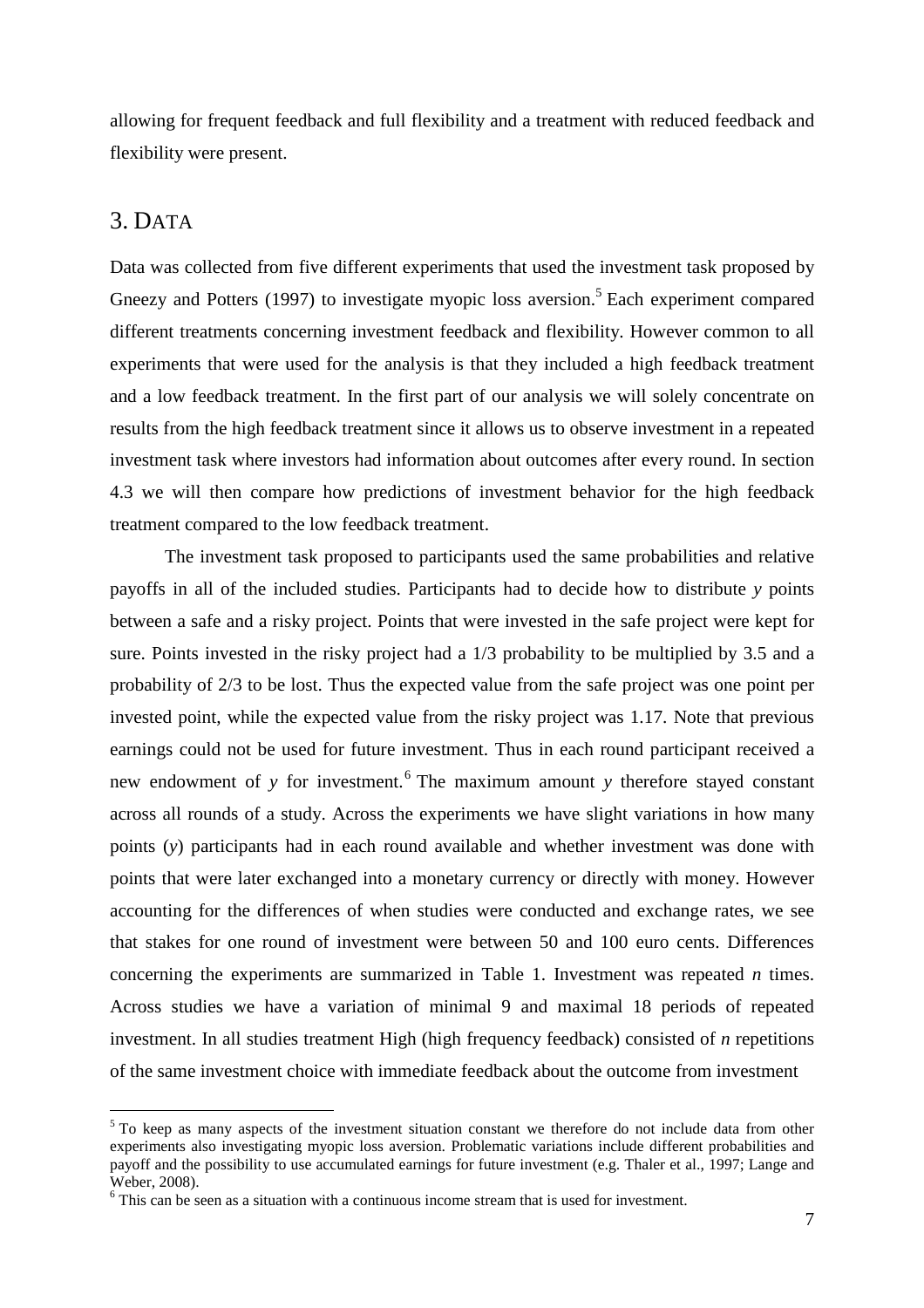|                | Country (town)        | observations | observations | rounds | max amount            |
|----------------|-----------------------|--------------|--------------|--------|-----------------------|
|                | & method              | High         | Low          |        |                       |
| BK:            | Netherlands           | 44 students  | 44 students  | 9      | 70 euro cents         |
| Bellmare et    | (Tilburg);            |              |              |        |                       |
| al., (2005)    | computer              |              |              |        |                       |
| FS:            | Germany               | 30 students  | 30 students  | 18     | 100 points            |
| Fellner and    | (Jena);               |              |              |        | $(= 50$ euro          |
| Sutter, (2009) | computer              |              |              |        | cents)                |
| GP:            | Netherlands           | 41 students  | 42 students  | 9      | 200 dutch             |
| Gneezy and     | (Tilburg);            |              |              |        | guilder cents         |
| Potters (1997) | paper and             |              |              |        | $\approx 90$ euro     |
|                | pencil                |              |              |        | cents)                |
| $HL$ :         | <b>US</b> (University | 32 students; | 32 students; | 9      | 100 units             |
| Haigh and      | of Maryland);         | 27 traders   | 27 traders   |        | $(= 100$ US           |
| List (2005)    | paper and             |              |              |        | cents for             |
|                | pencil                | $=$ 59 total | $= 59$ total |        | students $\approx 80$ |
|                |                       |              |              |        | euro cents;           |
|                |                       |              |              |        | traders: $x4)$        |
| HW:            | Switzerland           | 38 students  | 39 students  | 15     | 100 units             |
| Hopfensitz     | (Geneva);             |              |              |        | $(= 133 \text{ CHF})$ |
| and Wranik     | computer              |              |              |        | cents $\approx 90$    |
| (2008)         |                       |              |              |        | euro cents)           |
|                |                       | total: 212   | total: 214   |        |                       |

Table I: *Overview of included studies*

and the possibility to adjust investment. Treatment Low (low frequency feedback) restricted the flexibility and feedback frequency of outcomes. For this treatment investment was always to be fixed for three consecutive rounds. I.e. a choice only had to be made in rounds 1, 4, 7, ... Note that resolution of outcomes slightly varied across studies. Two studies (GP and HL) were conducted with paper and pencil and outcomes were resolved by picking a winning letter (respectively color) for each round. Outcomes across participants were therefore correlated during a session. For the other three studies the task was computerized and outcomes were announced to participants based on computerized random series. Outcomes during a session were therefore not necessarily correlated. Another difference concerns the study by HW that asked participants every three rounds to answer to a short psychological questionnaire.

Participants in the five included studies were mostly students from Universities in the Netherlands, Germany, Switzerland and the US.<sup>7</sup> Haigh and List (2005) combines observations from professional traders and students. Each study contains an almost equal number of observations for treatments High and Low. Overall we have 212 observations for treatment High and 214 observations for treatment Low. To make investment behavior

 $<sup>7</sup>$  Unfortunately not all studies report gender of the participants. We therefore do not include it in our analysis.</sup>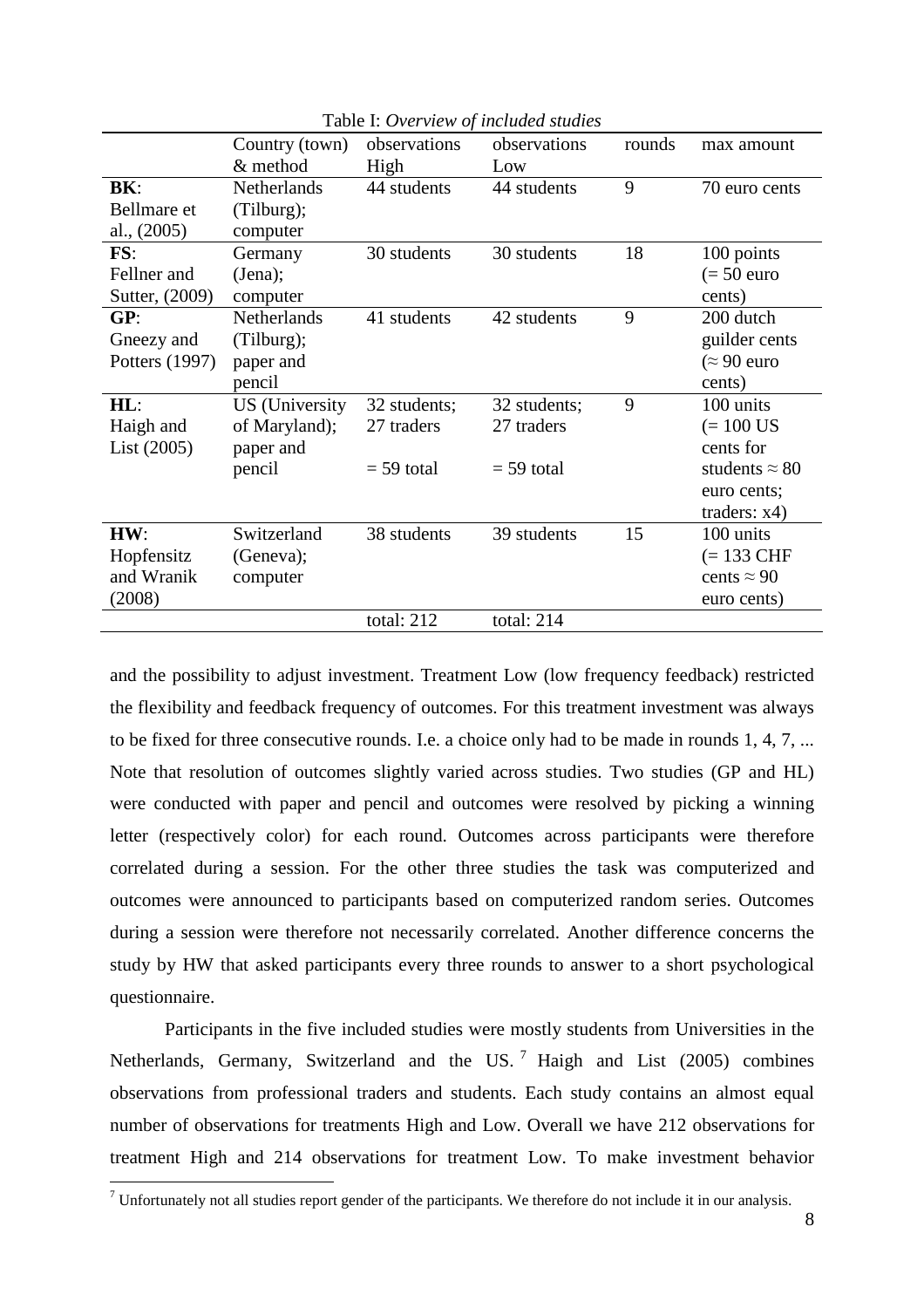

Figure 1: Timeline of events and calculation of current earnings  $(E_t)$  and the reference point  $(Y_t)$ after a period where the risky project resulted in gains; and where the risky project resulted in losses.

comparable across studies we normalize full investment to one. Thus a participant putting all his available points in a round in the risky project will have invested one unit of normalized investment. Normalized investment at time  $t(y_t)$  is thus a percentage of the maximal amount of points available for investment. Figure 1 illustrates the timeline of choices and the calculation of the current earnings at time  $t(E_t)$  and the amount that could have been earned with solely safe investment up to time  $t-1$  ( $Y_t$ ).

#### 4. ANALYSIS

We start our analysis with a quick recapitulation of aggregate investment results for the different studies. We then turn to an analysis of whether we observe differences in risk taking when earnings are in either the gain or loss domain. This model is then extended to also account for the events that lead to current relative income, namely the number of previous winning rounds. In a second step we compare this model for treatments High and Low.

#### 4.1. AGGREGATE INVESTMENT BEHAVIOR ACROSS STUDIES

Investment behavior across studies and rounds is summarized in Figure 2. Since the studies were mainly interested in comparing investment behavior across feedback treatments, mainly aggregate investment behavior over blocks of three rounds is presented in the original papers. The detailed investment pattern shows some variation; however we observe no clear time trend or pattern across studies. Across studies we observe quite some variability in investment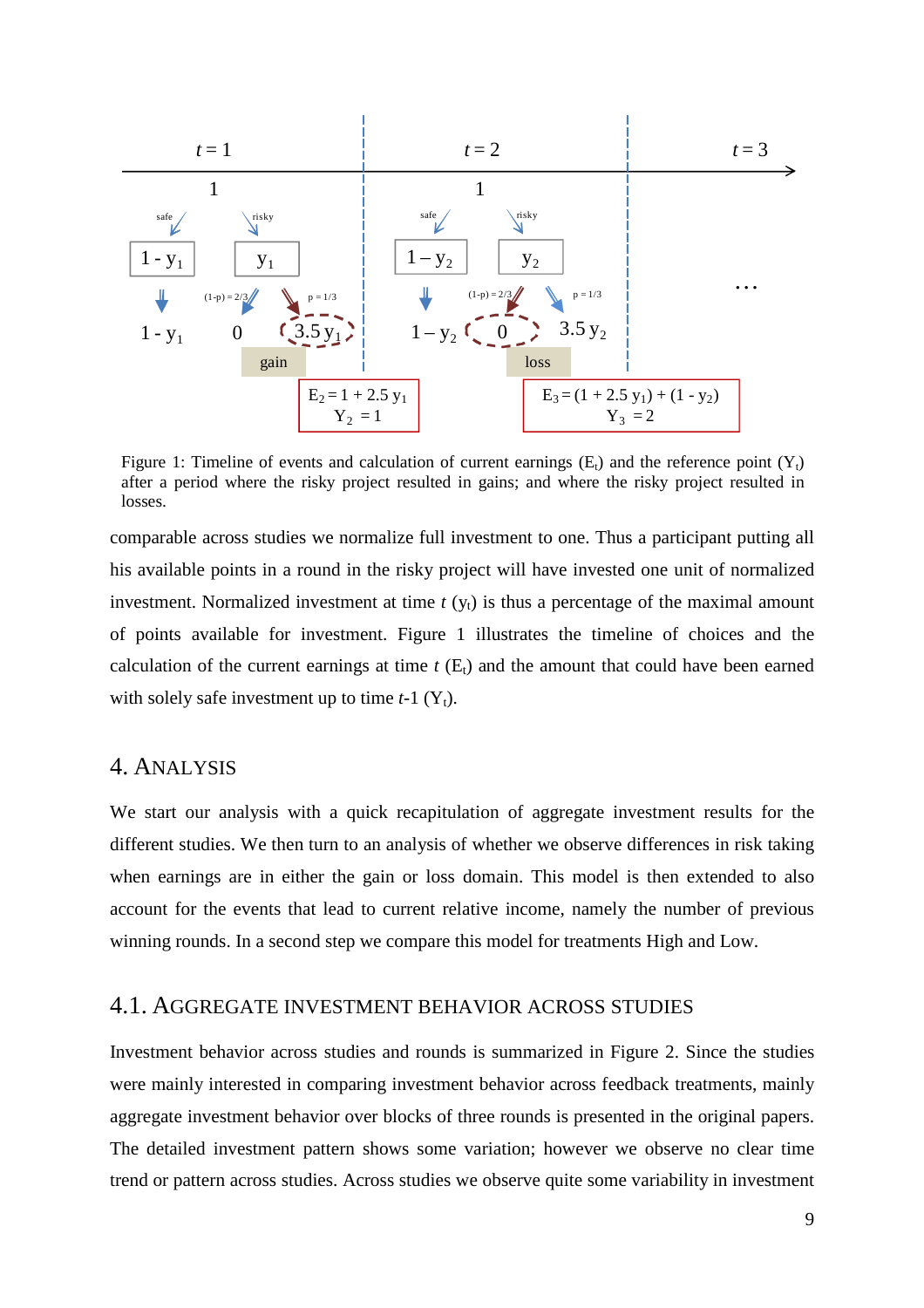

Figure 2: Investment behavior across rounds for treatment High

amount. BK report on average the highest amounts of investment (mean: 59%) and the lowest is reported by FS (mean: 33%).

Since our main interest concerns the impact of relative gains or losses on future decisions we present relative earnings across rounds in Figure 3. Since points invested in the safe project could be kept with certainty, we take as the reference point of time *t*, the amount that would have been earned up to that point with solely safe investment.<sup>8</sup> Therefore at time *t*=2 one unit of normalized investment would have been earned by a participant that invested all his money in the safe option. A participant investing all his points in the risky option would either have received a gain or a loss. In the case of a loss he would have therefore earned 0 units at time *t*=2, which we will classify as a loss of one normalized unit. In case of a gain he would have earned 3.5 units at time  $t=2$ , which will be classified as a gain of 2.5. Therefore at time *t* a participant only investing in the safe project would have ensured a gain of  $(t-1)$  normalized units  $(Y_t)$ . Any positive or negative deviation of current earnings  $(E_t)$  from this amount will be classified as either a gain or a loss. Figure 3:A presents mean relative earnings across rounds. As we see over time mean earnings increase. However we observe a large variance of individual earnings as is illustrated by a box and whisker plot in Figure  $3:B<sup>9</sup>$ . We see that across rounds and treatments about half of the observations lie in a range from losses of approximately 1.5 to gains of 2. We therefore have quite some variability in whether decisions were taken in either the loss or gain domain.

<sup>&</sup>lt;sup>8</sup> Certainly we cannot be sure that participants took indeed the possible earnings from the safe option as their reference point. As noted earlier, participants might have general expectations concerning their earnings from the study. However in the presented studies the instructions made explicit that an amount was given to participants which could be used to bet in a lottery. Bets could then result in either losses or gains. We therefore think that our assumption that the gains from the safe option are the reference point for most participants is substantive.

<sup>&</sup>lt;sup>9</sup> Box indicating 25th percentile to 75th percentile. Whiskers from lower adjacent value to upper adjacent value.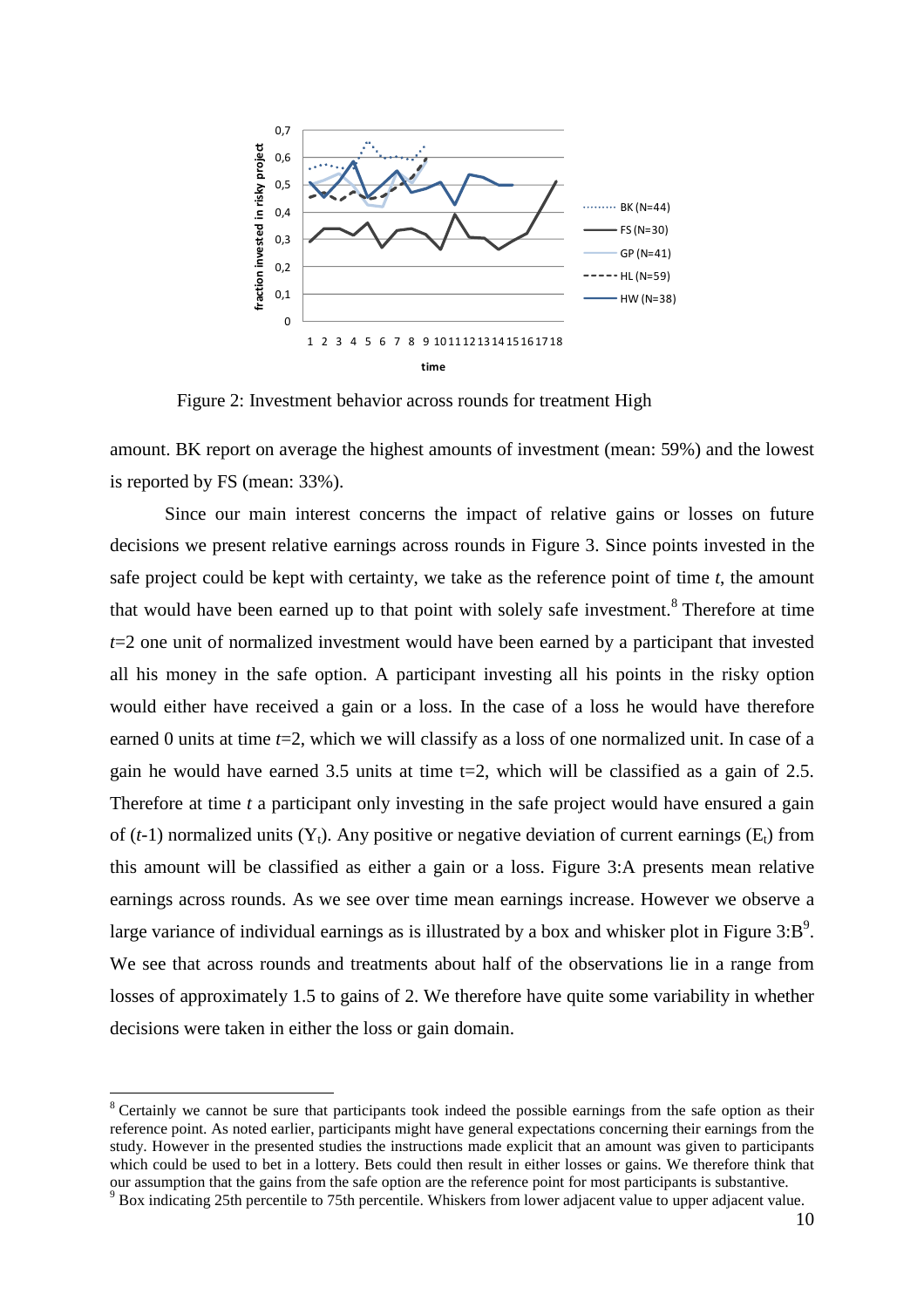

Figure 3: Relative earnings at time *t* for treatment High (i.e. difference between current earnings and earnings if up to point *t*-1 all points had been invested in the safe project) (A) mean split over study (B) box and whisker plot grouping all five studies.

#### 4.2. INVESTMENT BEHAVIOR WITH FREQUENT FEEDBACK

We will now turn to a discussion of whether a decision being made while in either the gain or loss domain will influence the investment level. In Table 2, column 1 we present results from a random effects Tobit regression of investment at time *t* on relative earnings. We include gains and losses separately to account for possible differences.<sup>10</sup> A comparison across studies shows that with respect to our reference study by Gneezy and Potters (GP) only Fellner and Sutter (FS) report a significantly different investment level. We also observe a positive time trend of investment. Naturally investment in an investment environment will be strongly influenced by personality characteristics concerning risk-aversion, anxiety and the like. We will take first round investment as a proxy of general risk aversion. Investment in similar simple (non-repeated) investment situations has been previously used as a measure of risk aversion (e.g. Charness and Gneezy, 2003). We observe that indeed first round investment is highly predictive of later investment.

Deviations from the reference point are considered separately for gains and losses. Relative gains and losses and their square are all highly significant at a 1% level. When current earnings  $(E_t)$  are lower than the reference point  $Y_t$ , we first observe an increase in investment, however due to a negative sign of the coefficient for the square of losses investment eventually decreases. By contrast gains lead initially to a decrease in investment which due to a positive sign of its square will eventually increase again. For losses the switch from an increase to a decrease in investment, happens at an absolute deviation of approximately 5

<sup>&</sup>lt;sup>10</sup> To make comparisons with later results possible, observations are restricted to time points  $t > 3$ . This restriction has no noticeable effect on the presented regression results.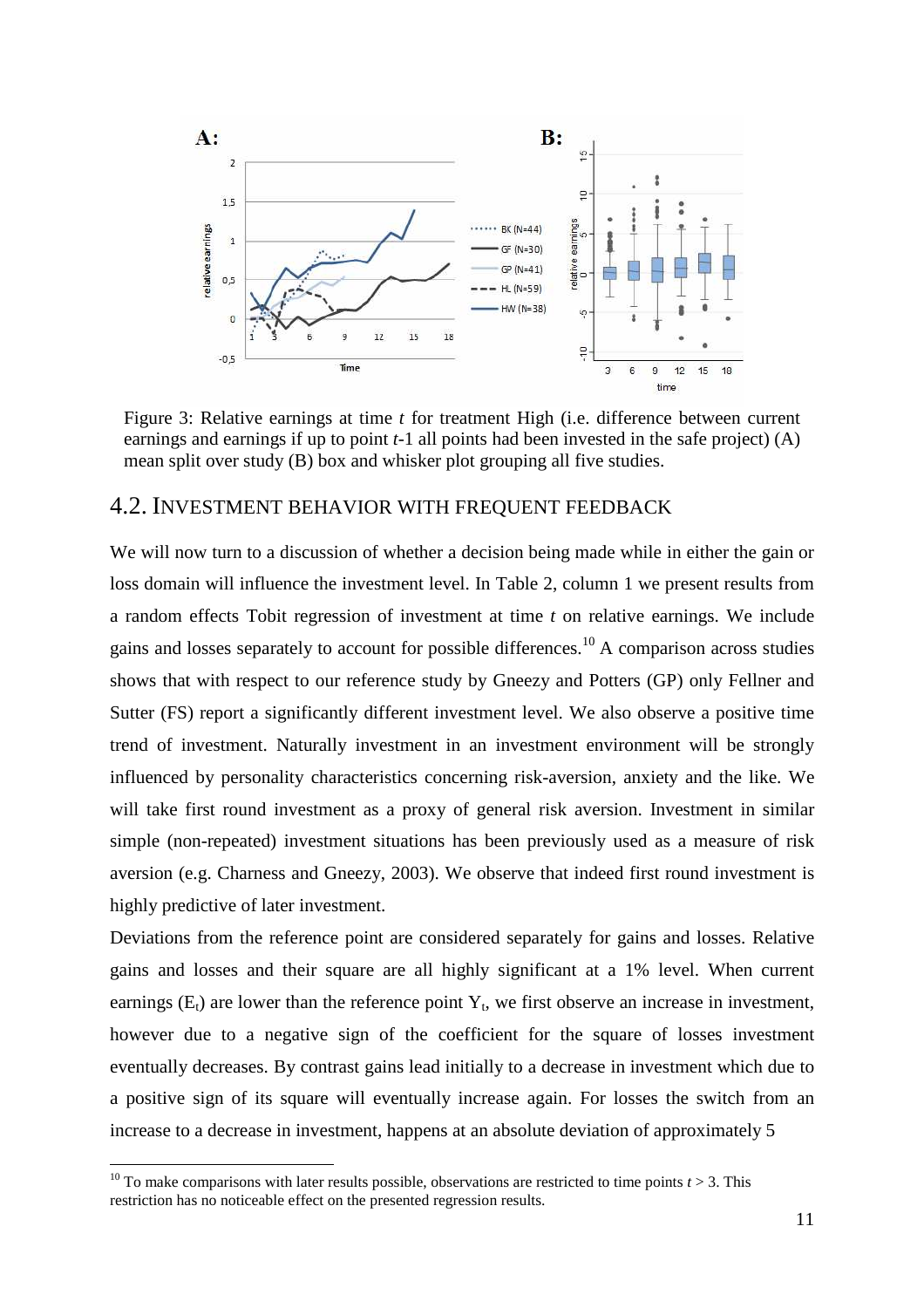|                                            | (1)            | (2)              |
|--------------------------------------------|----------------|------------------|
|                                            | invest(t)      | invest(t)        |
| investmenet at t=1                         | 1.004          | 0.971            |
|                                            | $(11.27)$ ***  | $(11.07)$ ***    |
| Losses i.e. $ E_t - Y_t $ if $E_t \le Y_t$ | 0.121          | 0.089            |
|                                            | $(5.04)$ ***   | $(3.53)$ ***     |
| Losses squared                             | $-0.021$       | $-0.017$         |
|                                            | $(5.31)$ ***   | $(4.34)$ ***     |
| Gains i.e. $ E_t - Y_t $ if $E_t \ge Y_t$  | $-0.112$       | $-0.080$         |
|                                            | $(5.91)$ ***   | $(3.89)$ ***     |
| Gains squared                              | 0.012          | 0.009            |
|                                            | $(4.40)$ ***   | $(3.45)$ ***     |
| Time                                       | 0.015          | 0.008            |
|                                            | $(5.11)$ ***   | (1.31)           |
| dummy_BK                                   | 0.086          | 0.092            |
|                                            | (1.09)         | (1.17)           |
| dummy_FS                                   | $-0.160$       | $-0.147$         |
|                                            | $(1.81)$ *     | $(1.71)^*$       |
| dummy_HL                                   | 0.021          | 0.018            |
|                                            | (0.28)         | (0.24)           |
| dummy_HW                                   | $-0.055$       | $-0.063$         |
|                                            | (0.70)         | (0.78)           |
| $\text{win}(t-1)$                          |                | $-0.133$         |
|                                            |                | $(6.80)$ ***     |
| $win(t-2)$                                 |                | $-0.077$         |
|                                            |                | $(3.94)$ ***     |
| $win(t-3)$                                 |                | $-0.022$         |
|                                            |                | (1.14)           |
| $win(1 to t-1)$                            |                | 0.014            |
|                                            |                | (0.82)           |
| Constant                                   | 0.029          | 0.120            |
|                                            | (0.40)         | (1.63)           |
| Observations                               | 1770           | 1770             |
| Number of participants                     | 212            | 212              |
| Log likelihood                             | -981.879       | $-953.528$       |
| Wald Chi^2                                 | 243.09 (df=10) | 305.30 $(df=14)$ |

Table II: *Random effects Tobit regression of investment at time t (treatment High)*

*Absolute value of z statistics in parentheses* 

 $\overline{a}$ 

*\* significant at 10%; \*\* significant at 5%; \*\*\* significant at 1%* 

units from the reference point (cf. also Figure 3, on relative earnings). For gains the switch from a decrease to an increase in investment happens approximately at an 8 unit deviation from the reference point.<sup>11</sup> We therefore conclude that aggregated gains or losses up to a certain point in time significantly influence investment choices. For small deviations, losses lead to an increase and gains to a decrease in investment. However both effects get reversed when deviations become larger.

In column 2 we extend this model to also account for the number of previous winning rounds. We introduce dummies for winning in the last (t-1), second to last (t-2) and third to last (t-3) period before the investment decision is taken. We also introduce a variable

 $11$  These values should however be taken as rough approximations given that only 5% of our observations lie below or above these limits.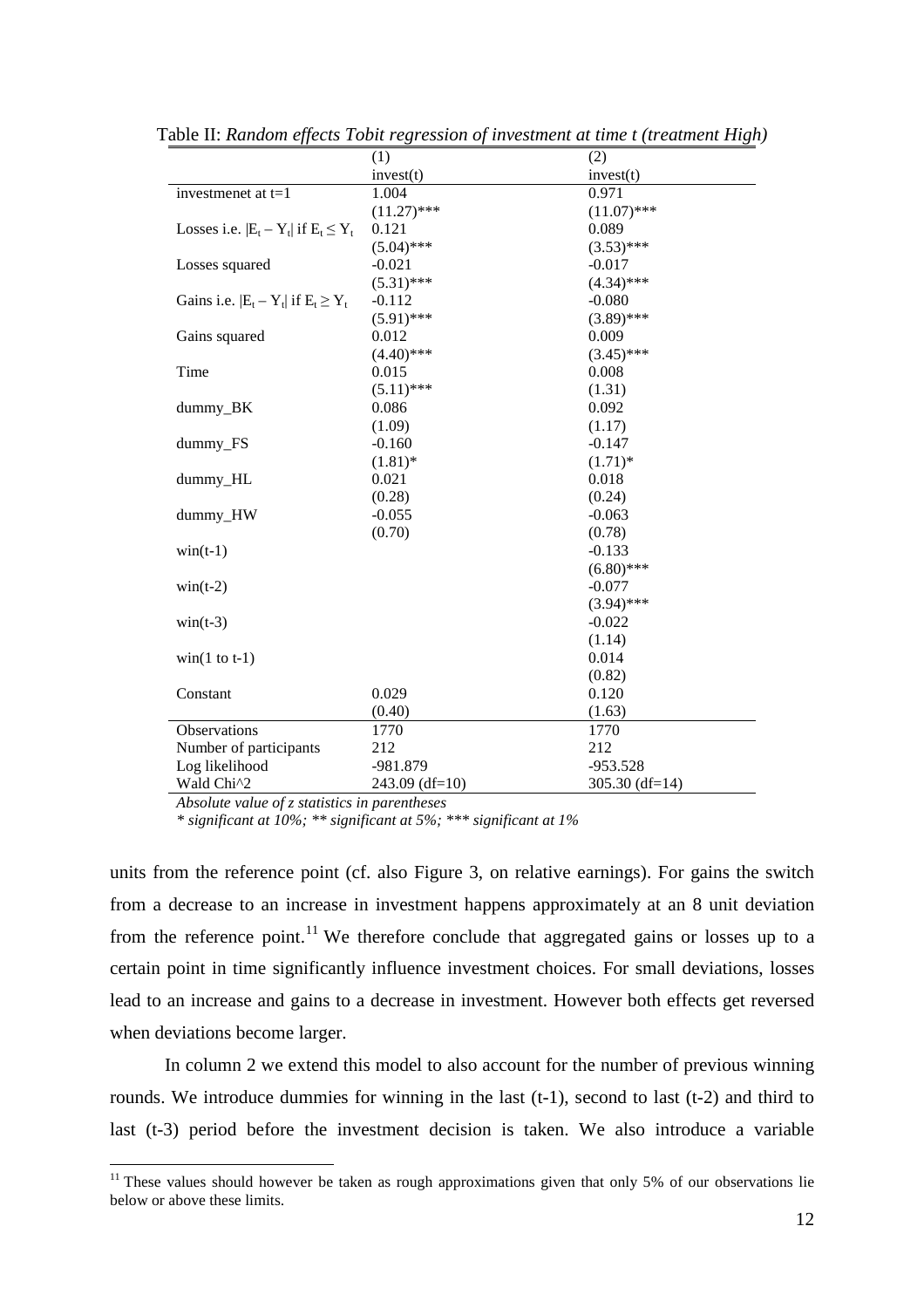representing the total number of winning rounds encountered up to that point (win(1 to t-1)). We observe that the coefficients of the variables of model (1) concerning study dummies, first round investment and relative earnings, stay largely unchanged. However the previously highly significant time trend is no longer observed. Instead we see that having recently experienced a winning round significantly decreases investment in the risky project.<sup>12</sup>

This is not only true for the last but also for the second to last round. However the coefficient is approximately halved from time (t-1) to (t-2). We therefore observe evidence of the gamblers fallacy and a decreasing importance of outcomes that happened further in the past. This effect coexists with the observed effects on risk taking dependent on whether the current balance is in either the gain or loss domain. We illustrate this interaction for small and positive total earnings in Figure 4. In general we observed a reduction in risk taking for small gains which is later inversed. Thus we can model this by a utility function which is concave for small gains. However having recently experienced winning rounds will further decrease the amount invested. Since recent winning rounds imply that total earnings at t-1 were lower than current total earnings we know that in this case  $E_{t-1} \le E_t$ . Since we are considering a case where  $E_t$  is a relatively small gain it is likely that  $E_{t-1}$  was even in the loss domain. Thus the further decrease in risk taken is due to participants that just managed due to a lucky outcome to leave the loss domain and enter the gain domain. Not wanting to risk this recent gain (and fearing a return into the loss domain) thus leads to a reduction in investment. The opposite is true for participants that arrive at  $E_t$  following a loss. Logically for them  $E_{t-1}$  must have been larger or equal to  $E_t$ . Thus here we have participants that had significant earnings and lost some of them recently. Due to the previous positive experience they invest comparatively more than those coming from the loss domain.

We have thus in a way identified multiple reference points that influence decisions at the same time. Not only how current earnings are positioned relative to a reference point but also how previous earnings were positioned will influence behavior.

<sup>&</sup>lt;sup>12</sup> Another interesting question is whether the observed significant effect of previous wins is indeed an effect that cannot be reconciled with expected utility theory. Dependent on the used utility function we can arrive at various predictions, however common to models based on expected utility is that investment should be solely influenced by the variables 'time' and 'E<sub>t</sub>' in some combination. As a rough test we analyze a model regressing investment on (time, time<sup>2</sup>, E<sub>t</sub>, E<sub>t</sub><sup>2</sup>, time\*E<sub>t</sub> and time<sup>2</sup>\*E<sub>t</sub><sup>2</sup>) and compare this model with one that also includes as variables win(t-1), win(t-2), win(t-3), win(till now). We observe an increase of the Wald  $\chi^2$  from 100.99 to 156.57 and a Log likelihood test confirms this improvement at  $p = 0.0000$ .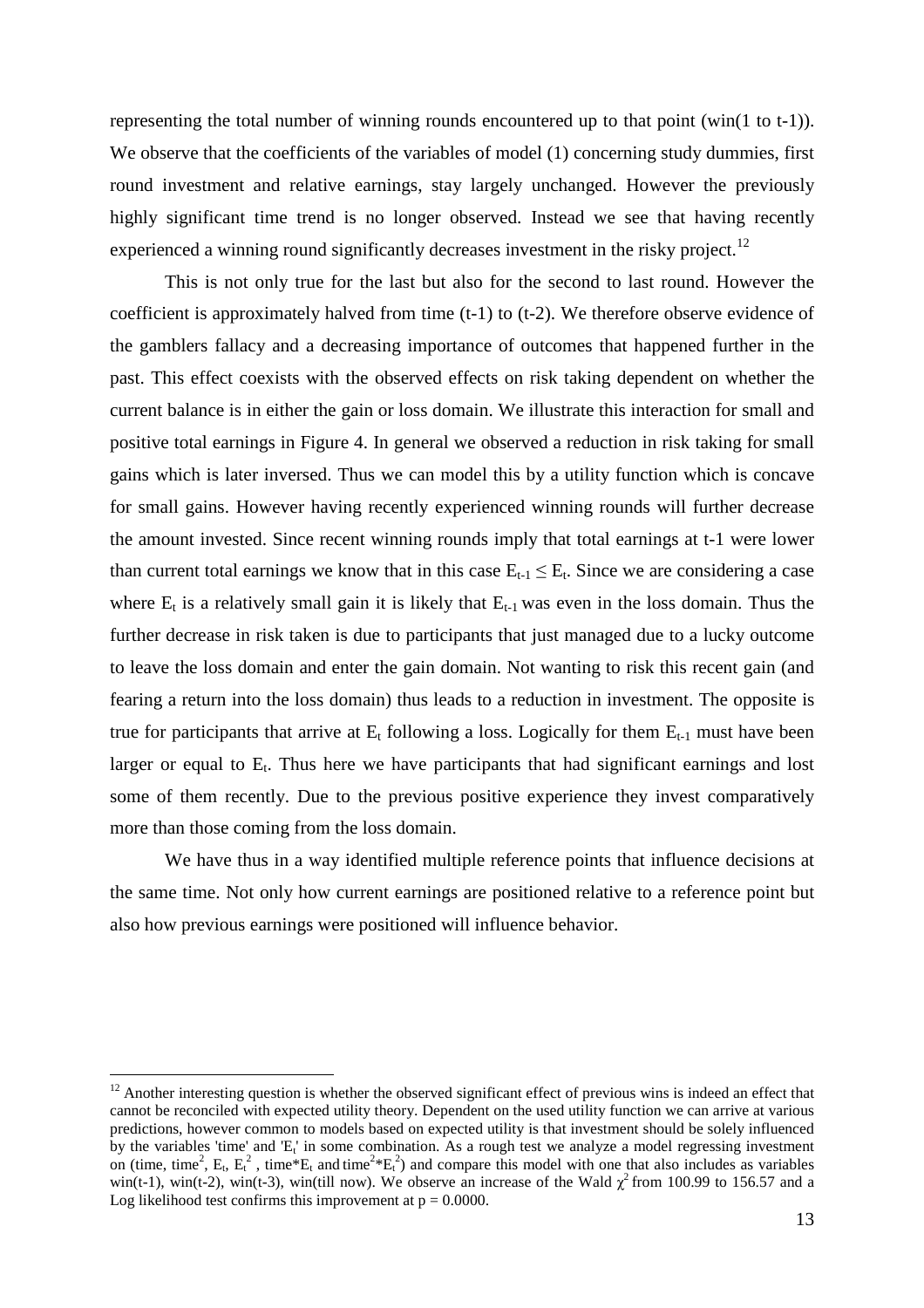

Figure 4: An illustration of the impact of previous outcome (gain versus loss) given the same level of current earnings  $(E_t)$ . For small amounts in the gain domain we observe risk aversion. Even less risk is taken when a gain was previously experienced; which implies that  $E_{t-1}$  was lying to the left of  $E_t$  (doted line). Relatively more risk is taken when  $E_{t-1}$  was lying to the right of  $E_t$  (dashed line).

RESULT 1: *Investment in a repeated environment is influenced at the same time by previous wins and by earnings relative to a reference point. Previous wins reduce investment, we thus observe evidence of the "gamblers fallacy". Small absolute gains reduce investment and small losses increase investment. However this effect gets reversed for larger gains and losses due to an opposite coefficient of the square of gains and losses.* 

#### 4.3. INVESTMENT DYNAMICS WITH EITHER FREQUENT OR INFREQUENT FEEDBACK

After having identified the dynamics of risk taking in a *n* times repeated investment task, we will now extend our analysis to the observations from the treatments with reduced feedback and flexibility. In these treatments, investment decisions had to be fixed for three consecutive periods. That is dependent on the total number of rounds played, investment decisions were made in rounds  $t = 1 + 3x$  (for  $x \in [0, 5]$ ). The investment decision was fixed for the following three rounds and participants observed after this period their aggregate gains from the last three rounds. To extend our analysis to these treatments we therefore have to consider the reduced set of measures from these rounds  $t = 1 + 3x$ . Over all studies we therefore have between two and five repeated observations per participant. Figure 5 presents summary statistics concerning relative earnings and their distribution for treatment Low. We can see that mean earnings over all studies and rounds are positive, however there is significant variance concerning earnings throughout the data set. As for treatment High we observe that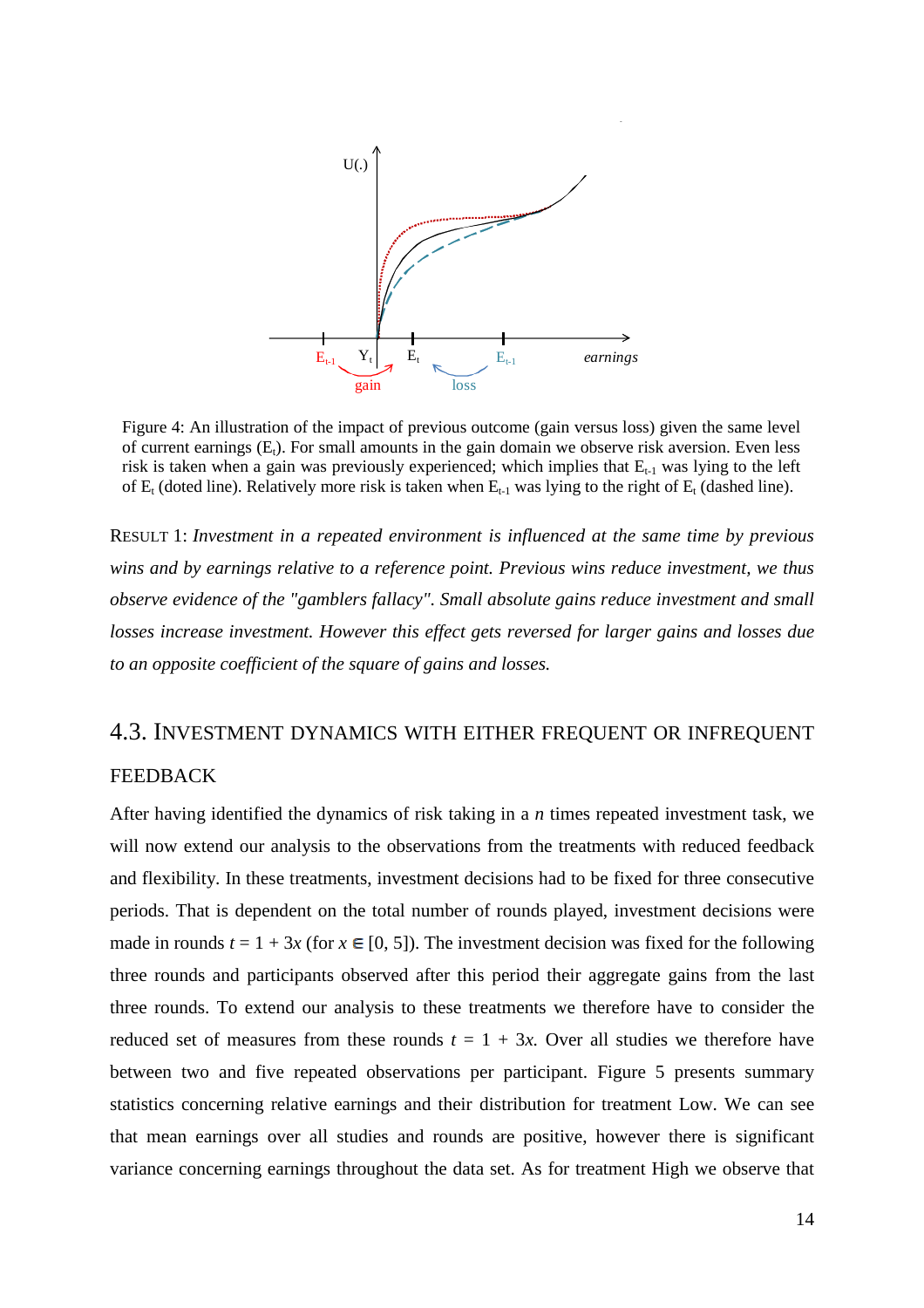

Figure 5: Relative earnings at time t for treatment Low (i.e. deviation from amount earned if up to point *t*-1 all points had been invested in the safe project) (A) mean split over study (B) box and whisker plot grouping all five studies

about half of the observations fall in a range from losses of approximately 1.5 normalized units to gains of 2 units.

Table III presents results of a random effects Tobit regression for treatments High and Low for the reduced set of observations. We replicate the results presented in section 4.2 for the reduced data set in column 1. Note that the reduced set of time points also requires a grouping of previous winning rounds into one variable. We replace the dummy variable for a winning round at times *t*-1, *t*-2 and *t*-3, with the count of winning rounds in the last three rounds preceding the decision. The effect of investment in the first round and the treatment dummies is almost unchanged. Effect size and significance of relative earnings and the number of winning rounds previously encountered is reduced but still observable.

We apply now the same model to observations from the treatments with Low feedback and flexibility (Table III: column 2). Again we observe that our proxy for risk aversion (investment at *t*=1) is highly significant and strongly predictive of later behavior. We observe no significant differences across the different included studies. The effect of relative earnings is however affected by the reduction of feedback and flexibility. We observe the same tendency for relative gains (even though the coefficients for gains fail to reach significance). However when the current balance is in the loss domain we now observe a significant reduction in investment for small values. This negative coefficient is cancelled out due to a significant positive impact of squared losses. Thus small absolute losses under reduced feedback reduce investment, while large deviations might increase investment.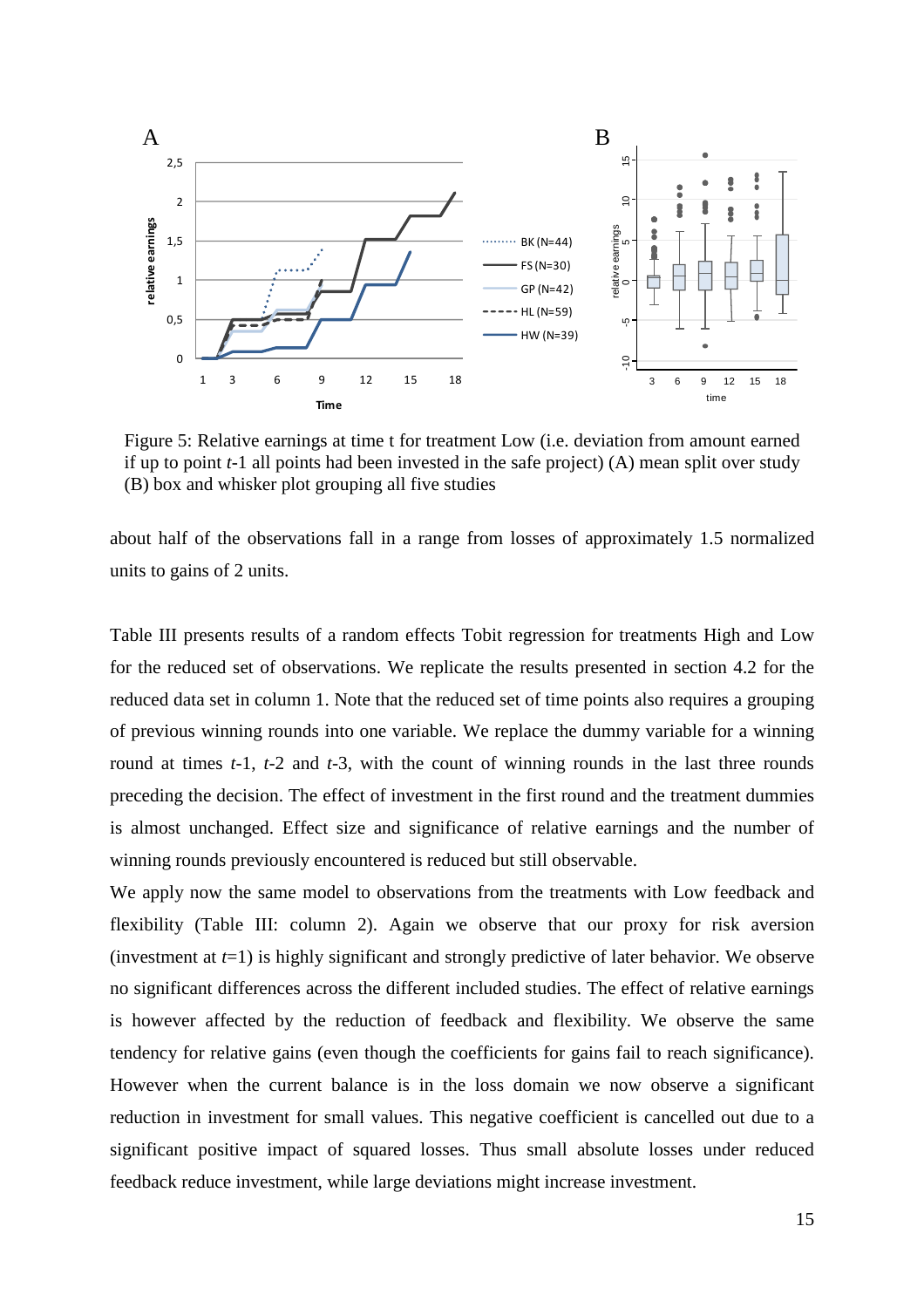|                                               | $(1)$ treatment                                                   | $(2)$ treatment  |  |  |  |
|-----------------------------------------------|-------------------------------------------------------------------|------------------|--|--|--|
|                                               | High                                                              | Low              |  |  |  |
|                                               | invest(t)                                                         | invest(t)        |  |  |  |
| investment at $t=1$                           | 0.911                                                             | 1.078            |  |  |  |
|                                               | $(9.05)$ ***                                                      | $(13.59)$ ***    |  |  |  |
| Losses i.e. $ E_t - Y_t $ if $E_t \leq Y_t$   | 0.075                                                             | $-0.096$         |  |  |  |
|                                               | $(1.89)$ *                                                        | $(2.58)$ **      |  |  |  |
| Losses squared                                | $-0.010$                                                          | 0.017            |  |  |  |
|                                               | $(1.69)*$                                                         | $(1.67)^*$       |  |  |  |
| Gains i.e. $ E_t - Y_t $ if $E \ge Y_t$       | $-0.058$                                                          | $-0.014$         |  |  |  |
|                                               | (1.59)                                                            | (0.64)           |  |  |  |
| Gains squared                                 | 0.013                                                             | 0.003            |  |  |  |
|                                               | $(2.42)$ **                                                       | (1.41)           |  |  |  |
| Time                                          | $-0.002$                                                          | 0.026            |  |  |  |
|                                               | (0.17)                                                            | $(2.94)$ ***     |  |  |  |
| dummy_BK                                      | $-0.003$                                                          | 0.071            |  |  |  |
|                                               | (0.03)                                                            | (1.13)           |  |  |  |
| dummy_FS                                      | $-0.183$                                                          | $-0.024$         |  |  |  |
|                                               | $(2.02)$ **                                                       | (0.36)           |  |  |  |
| dummy_HL                                      | $-0.022$                                                          | 0.071            |  |  |  |
|                                               | (0.28)                                                            | (1.19)           |  |  |  |
| dummy_HW                                      | 0.022                                                             | $-0.089$         |  |  |  |
|                                               | (0.26)                                                            | (1.43)           |  |  |  |
| $win(t-3 \text{ to } t-1)$                    | $-0.080$                                                          | $-0.032$         |  |  |  |
|                                               | $(3.40)$ ***                                                      | $(1.90)*$        |  |  |  |
| $win(1 to t-1)$                               | 0.006                                                             | $-0.051$         |  |  |  |
|                                               | (0.25)                                                            | $(1.85)^*$       |  |  |  |
| Constant                                      | 0.207                                                             | 0.112            |  |  |  |
|                                               | $(2.52)$ **                                                       | $(1.65)^*$       |  |  |  |
| Observations                                  | 590                                                               | 596              |  |  |  |
| Number of participants                        | 212                                                               | 214              |  |  |  |
| Log likelihood                                | $-336.918$                                                        | $-147.526$       |  |  |  |
| Wald Chi^2                                    | $164.20$ (df=12)                                                  | $250.50$ (df=12) |  |  |  |
| Absolute value of z statistics in parentheses |                                                                   |                  |  |  |  |
|                                               | * significant at 10%; ** significant at 5%; *** significant at 1% |                  |  |  |  |

Table III: *Random effects Tobit regression of investment at time t (t = 4, 7, 10, 13, 16) for treatment High and Low*

It is interesting to note that the earlier observed "gamblers fallacy" is still apparent. Even though only aggregate information about gains from the last three rounds was given in the Low feedback treatment, the number of winning rounds from the last block of rounds was easily deducible for participants.<sup>13</sup> Only the order of events was not revealed. The impact of the number of previous winning rounds is now not exclusively restricted to the last three rounds preceding the decision but to all previous rounds. That is more wins in the last three rounds and more overall wins in the game so far reduce investment. Indeed we observe that the magnitude of the joint coefficient of these two variables is very close to the coefficient of wins in the last three rounds in treatment High.

Our final observation concerns the highly significant and positive time trend for reduced feedback and flexibility. This time trend implies increased investment independent of

<sup>&</sup>lt;sup>13</sup> In some of the studies outcomes were even explicitly shown, however without indicating their order.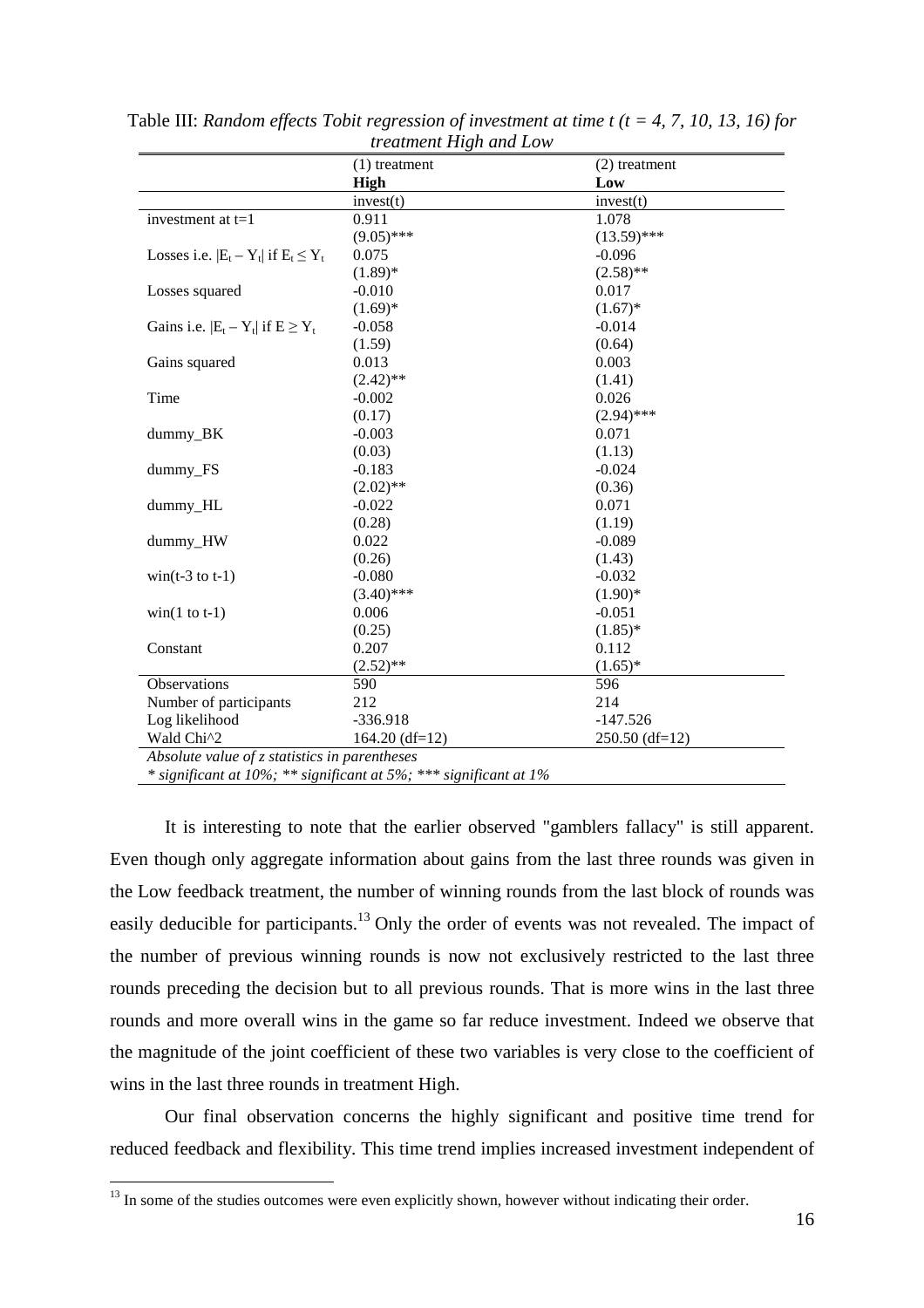the number of previous winning rounds and of the current earnings. This effect seems surprising but might be related to a general increase in confidence and optimism observed for situations of reduced flexibility (Hopfensitz and Wranik, 2008). While winning and losing still influences risk taking and even though absolute losses now lead to more risk averse decisions, the overall experience from reduced flexibility and feedback seems to increase confidence in the risky option over time.

RESULT 2: *When feedback and flexibility are reduced we still observe an impact of previous wins (gamblers fallacy). Also deviations from the reference point are still influential; however the effects are less pronounced and inversed for losses. That is small losses now reduce investment. The main difference between treatments High and Low is a significantly positive time trend under low feedback and flexibility.* 

#### 5. DISCUSSION AND CONCLUSION

In this paper we presented a meta-study of five repeated investment experiments to investigate the relative importance of either previous events (winning or losing) or relative earnings (loss aversion) on decisions taken. A large literature has previously investigated whether risk taking behavior differs in the gain versus the loss domain and whether previous wins increase or decrease future risk taking. The two effects can however be independent. Gains relative to an initial reference point can be due to a large gain followed by some small losses or by a number of small gains. Thus it is possible that both effects coexist and influence behavior jointly. Indeed we can show for our sample of 200 participants from five different studies, that the relative position to the reference point is highly predictive of behavior. When participants are in the gain domain they reduce investment. When they are in the loss domain they increase investment. However due to a significantly positive effect of the squared of gains as well as losses this effect is cancelled out when gain or losses get larger. In addition we observe that participants display signs of the "gamblers fallacy". Having won in the last or second to last round significantly decreases the amount invested. We can therefore show that the two effects co-exist and are two independent behavioral biases.

When we extend the same analysis to observations from treatments where feedback and flexibility were restricted we observe that previous events and relative earnings both keep playing a significant role. However the effect of gains is weaker and the effect of losses is even inversed. This implies that small losses now lead to a decrease in investment while for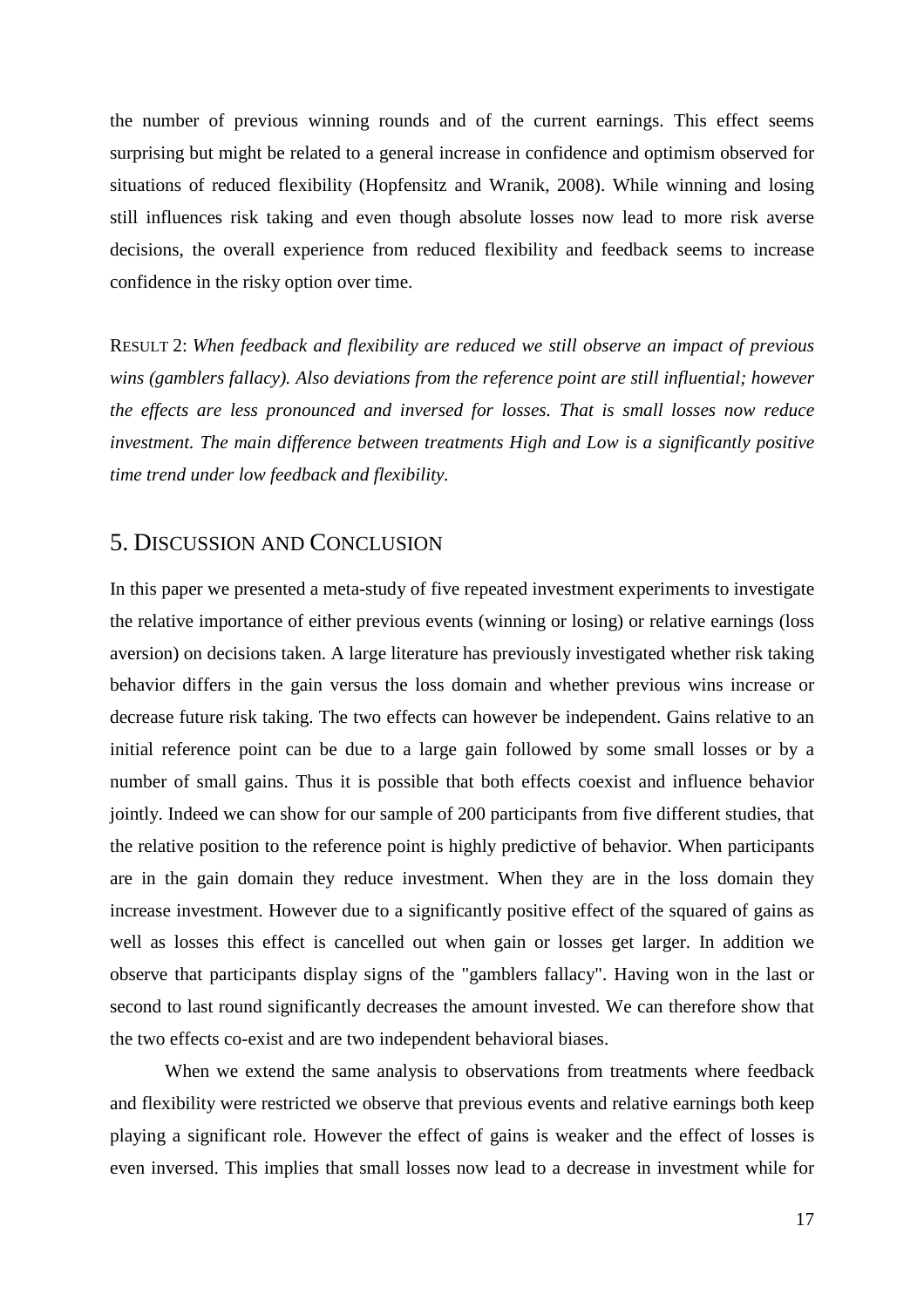larger losses investment will increase again. What is interesting is the fact that the gamblers fallacy is still strongly present. Thus even though detailed information about individual gains and losses was not available, the number of previous winning round and the total number of winning rounds encountered significantly influence risk taking. The higher the number of previous winning rounds the more investment gets reduced. The largest difference between the model of frequent and reduced feedback concerns a highly significant time trend in treatment Low. This effect might be related to differences in experienced emotions and evaluations due to reduced feedback. Previous experimental research has shown that in dynamic investment settings anticipated and experienced emotions (Hopfensitz and van Winden, 2008) and evaluations concerning the future (Hopfensitz and Wranik, 2008) influence choices. Given that loss aversion is based on the assumption that "losses loom larger than gains" it is to be expected that reduced feedback will reduce the experience of negative emotions and increase optimistic evaluations concerning the future. Thus the significantly positive time trend can be seen as a representation of increased confidence in the future and decreased fear of negative experiences. What is interesting is that this effect is independent from the actual number of gains and the relative income position. The effect of myopic loss aversion seems therefore to develop over time and not be anticipated ex-ante. This might have important implications for when and where myopic loss aversion is going to be observed.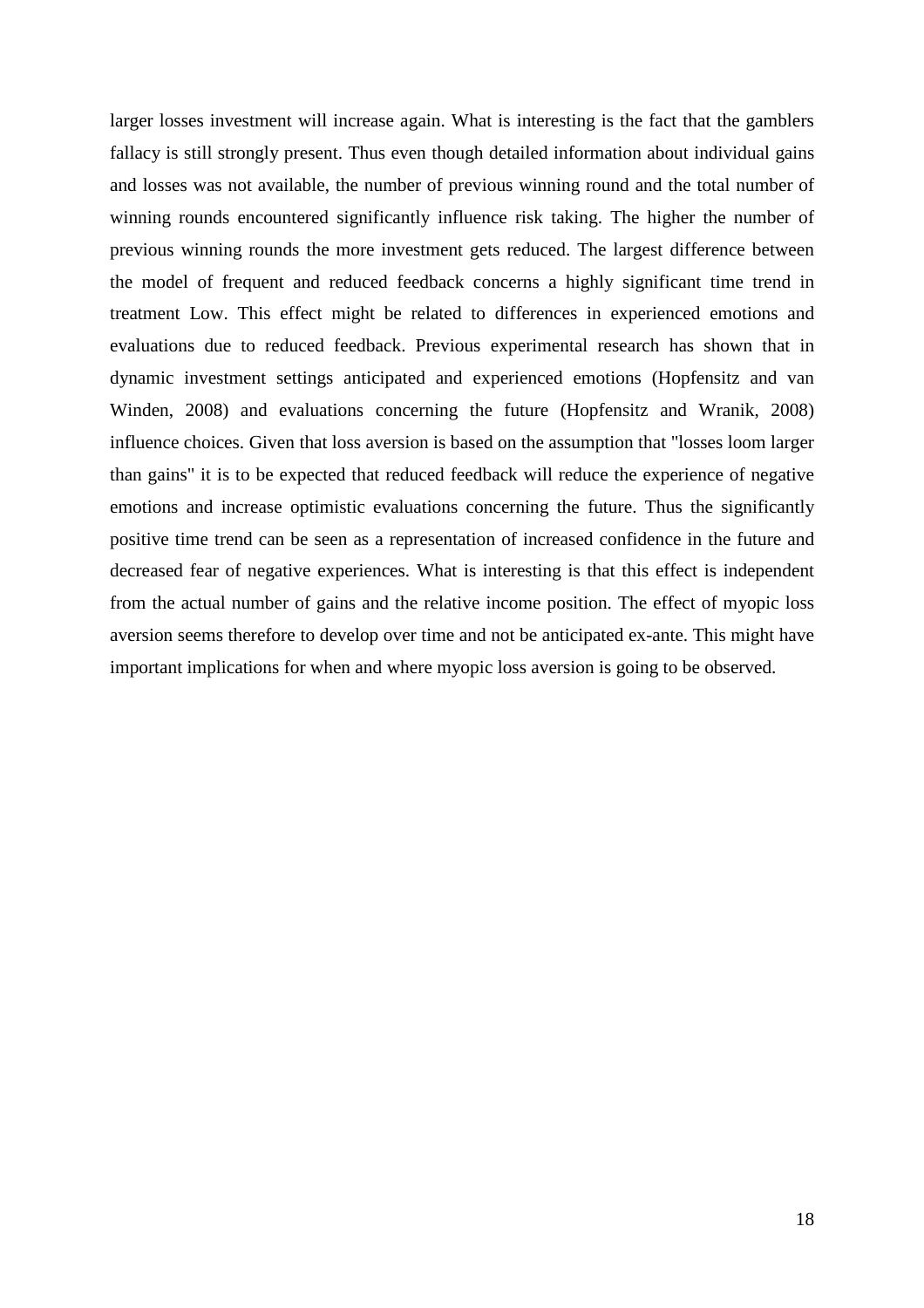#### APPENDIX A: METHODS OVERVIEW

In the following we cite from the method sections of the five included studies.

#### Gneezy and Potters (1997):

In the experiment, subjects were confronted with a sequence of twelve identical but independent rounds of a lottery (betting game). In each of the first nine rounds [...], subjects were endowed with 200 cents. They had to decide which part  $(X_t)$  of this endowment they wanted to bet in the lottery. In the lottery there was a probability of 2/3 of losing the amount bet and a probability of 1/3 of winning two and a half times the amount bet. Subjects were fully informed about the objective probabilities of winning and losing, and about the corresponding size of gains and losses. It is important to stress that subjects could not bet any money accumulated in previous rounds. Hence, the maximum bet in each round is 200 cents, independently of the outcome of the bet in any of the previous rounds.

[...] The crucial feature of the design is that there were two different treatments: Treatment H (high frequency) and Treatment L (low frequency). In Treatment H the subjects played the rounds one by one. At the beginning of round 1 they had to choose how much of their endowment of 200 cents to bet in the lottery. Then they were informed about the realization of the lottery in round 1. Only then could they decide how much of their new endowment of 200 cents to bet for round 2, and so on. Hence, in this treatment subjects made nine betting decisions [...]. In Treatment L, however, subjects played the rounds in blocks of three. At the beginning of round 1, subjects had to decide how much of their endowment of 200 cents to bet in the lotteries of rounds 1, 2, and 3. In addition, these bets were restricted to be equal. If a subject bet *X* in round 1, (s)he also bet *X* in rounds 2 and 3.

#### Bellemare et al (2005):

Participants were confronted with a sequence of nine independent draws of the same gamble. For each draw an individual received an endowment of 70 Eurocents, which could be totally or partially invested. In the gamble, there was a probability of 1/3 of winning two and a half times the amount bet. With probability 2/3 the amount would be lost entirely. Subjects were fully informed about the objective probabilities of winning and losing, and about the corresponding size of gains and losses. It is important to stress that subjects could not bet any money accumulated in previous rounds. Hence, the maximum bet in each round was 70 Eurocents, independently of the outcome of the bet in any of the previous rounds. First, we replicated the GP treatments H (high frequency information/high flexibility) and L (low frequency information/low flexibility) in order to provide a basis for comparison. In treatment H the subjects played the gambles one by one. At the beginning of round one they had to choose how much of their endowment of 70 Eurocents to bet in the lottery. Then they were informed about the realization of the lottery in round one. Only then they could decide how much of their new endowment of 70 Eurocents to bet in round two, and so on. Hence, in this treatment subjects made nine subsequent betting decisions.

In treatment L, on the other hand, subjects played the nine rounds in blocks of three. At the beginning of round one, subjects had to decide how much of their endowment of 70 Eurocents to bet in the lotteries of rounds one, two, and three. In addition, these bets were restricted to be equal. If a subject bet *X* in round one, she also bet *X* in rounds two and three. After subjects decided on their bets, they were informed about the realizations for rounds one, two, and three at the same time. Subsequently, subjects decided how much to bet in rounds four, five, and six, and so on. [...]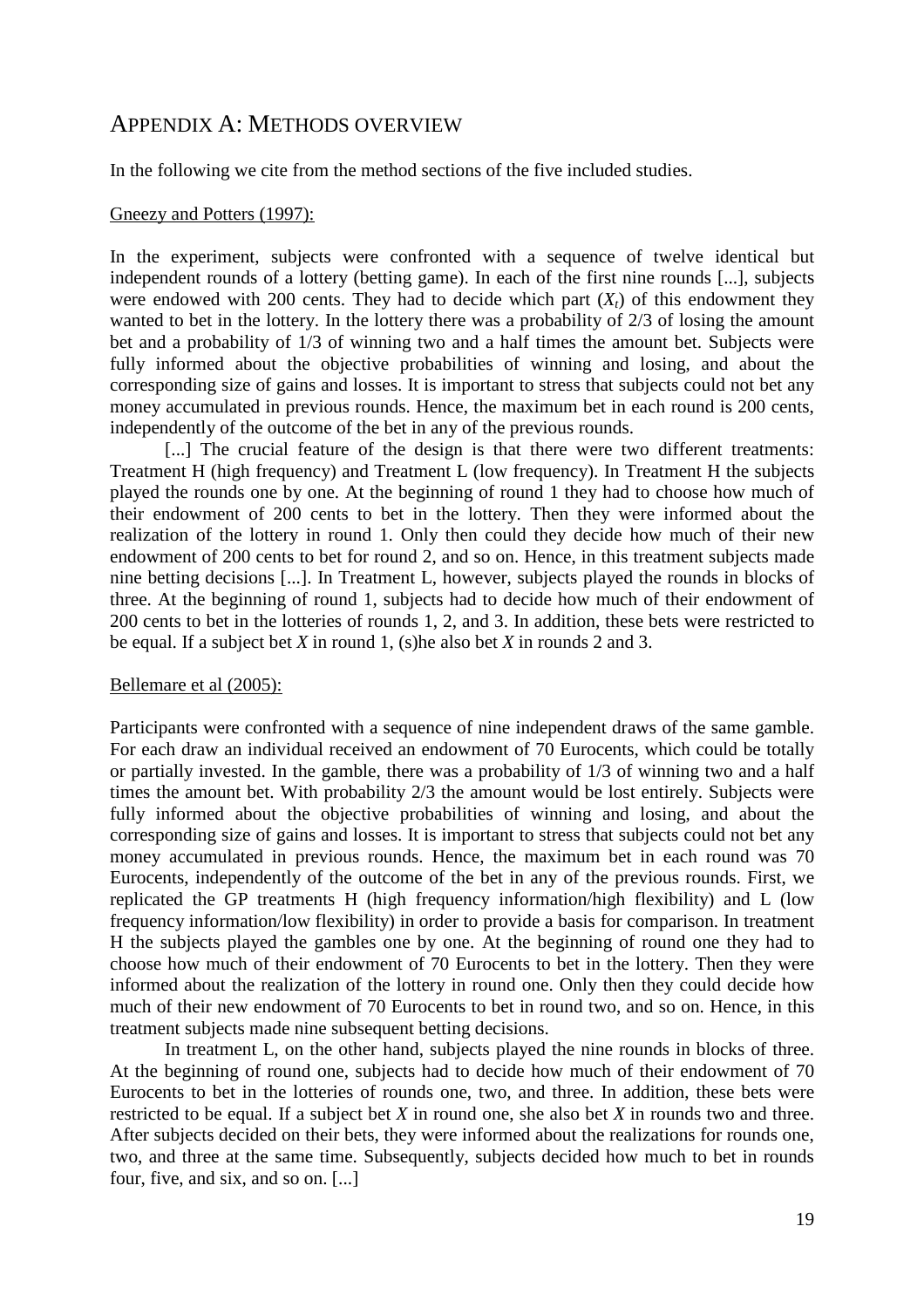We ran a computerized experiment with a total of twelve sessions in September 2003. Participants were recruited via email from the subject pool of the CentER lab at Tilburg University comprising 500 people at the time of recruitment. The invitation announced a decision-making experiment that would last no longer than 40 min, with a reward that would depend on their decisions. The experiment was held in the CentER lab, where students were seated in separated compartments.

#### Haigh and List (2005):

We used a straightforward  $2 \times 2$  experimental design. [...] Using a between-person experimental design, we included both undergraduate students and professional traders in two distinct treatments: Treatment F (denoting frequent feedback) and Treatment I (denoting infrequent feedback). And to ensure comparability with the extant literature, we followed Gneezy and Potters (1997) when crafting our experimental protocol and parameters. [...] In Treatment F, subjects were confronted with a sequence of nine rounds in which they were endowed with 100 units per round [...]. In each of the nine rounds, the subject decided what portion of this endowment (0, 100) she desired to bet in a lottery that returned two-and-a-half times the bet with one-third probability and nothing with two-thirds probability. [...] Subjects were made aware of the probabilities, payoffs, and the fact that the lottery would be played directly after all subjects had made their choices for that round. Thus, subjects played rounds one by one. Subjects were therefore aware of the fact that they could earn anywhere between 0 and 350 units in each round. Finally, subjects were informed that monies earned were to be summed and paid in private at the end of the experiment. Contrasting with this "frequent" feedback" environment is Treatment I, which is identical to Treatment F, except that in Treatment I agents placed their bets in blocks of three. Rather than placing their round bet and realizing the round outcome before proceeding to the next round, in Treatment I agents decided in round *t* how much of their 100-unit endowment they wished to bet in the lotteries for each of three rounds,  $t$ ,  $t + 1$ , and  $t + 2$ . Following Gneezy and Potters (1997), we restricted the bets to be homogeneous across the three rounds. Most importantly, after subjects placed their bets, they were informed about the *combined* realization of the three rounds.

[...] We recruited 64 subjects for our student treatments from the undergraduate student body at the University of Maryland. Each treatment was run in a large classroom on the College Park campus of the University of Maryland. To ensure that decisions remained anonymous, the subjects were seated far apart from each other. The trader subject pool included 54 professional traders from the CBOT. Each of the trader treatments was run in a large room on-site at the CBOT. As in the case of the students, communication between the subjects was prohibited and the traders were seated such that no subject could observe another individual's decision (and payoffs).

#### Fellner and Sutter (2009):

All experimental treatments are variations of the basic investment task of Gneezy and Potters (1997). Subjects are endowed with 100 ECU (experimental currency units, with 100 ECU  $=$ 50 Euro-Cents) in each of a total of 18 rounds. They can decide to keep the endowment with zero interest or invest any amount  $X\square$  [0, 100] in a risky lottery. If the lottery wins (with probability ⅓), subjects win 2.5 times the amount invested (in addition to keeping their initial endowment). If the lottery loses (with probability ⅔), the amount invested is lost.

[...] Subjects were invited for participation by using the recruitment system ORSEE (Greiner, 2004), and the sessions were run computerized using the software z-Tree (Fischbacher, 2007). Each of the treatments was conducted in a separate session, and no subject could participate in more than one session.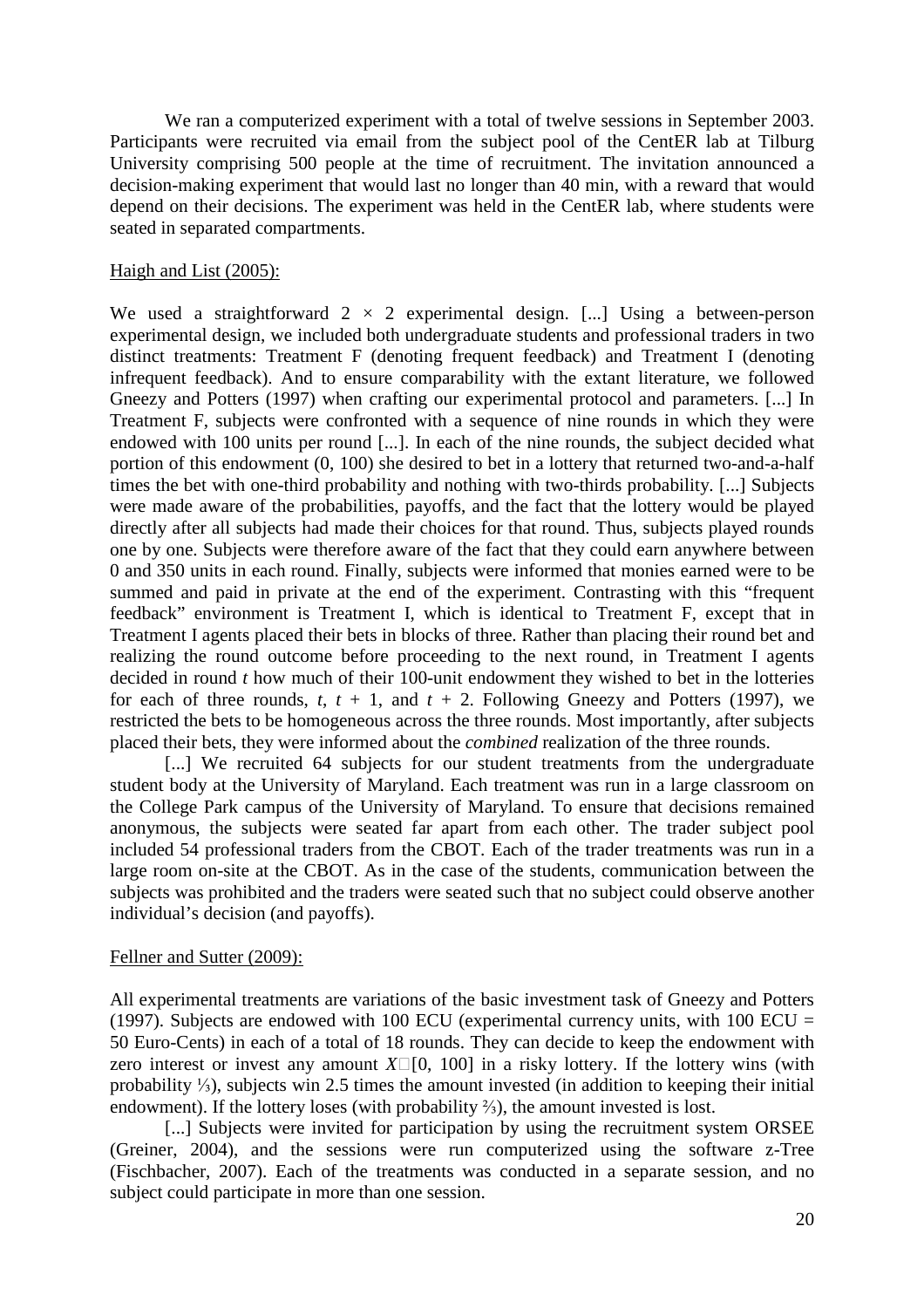#### Hopfensitz and Wranik (2009):

To allow comparison with earlier results, our experiment is based on the research designs by Gneezy and Potters (1997) and Bellemare et al. (2005). In the baseline treatment, participants faced 15 consecutive investment rounds. Participants received 100 points for each round, which could be fully or partially invested into one of two choices. Earnings from previous rounds could not be used for future investment. One of the two investment choices was safe (i.e., every point invested would be added to the final earnings), and the other choice was risky. The risky choice returned the invested points multiplied by 3.5 with p=1/3, and returned nothing in 2/3 of the cases. Thus, participants could either earn 2.5 times their investment (relative to the points they had received at the beginning of the round) or lose their investment. To make losses salient, the instructions and computer interface clearly stated that participants had an initial amount of capital which they could either keep or invest. The expected value of the risky choice was therefore larger than the expected value of the safe choice.

[...] In the baseline treatment, participants had to make a new investment decision in each round and received investment performance feedback after each round. We therefore call this treatment High (short for "high feedback"). In contrast, participants in the Low treatment ("low feedback") were required to fix their investment choice for three consecutive rounds and received aggregate feedback about their returns from these three rounds. [...]

Since the aim of our study is to identify individual differences, evaluations, and emotions underlying myopic loss aversion, we asked participants to respond to questionnaires before and during the task. [...] During the experimental session, we measured baseline evaluations and emotions before the first investment round. Then, every three rounds, after receiving feedback concerning their investment, subjects were asked to: (1) indicate and rate the most prominent emotion they experienced; (2) answer a number of questions concerning evaluations of past and future rounds.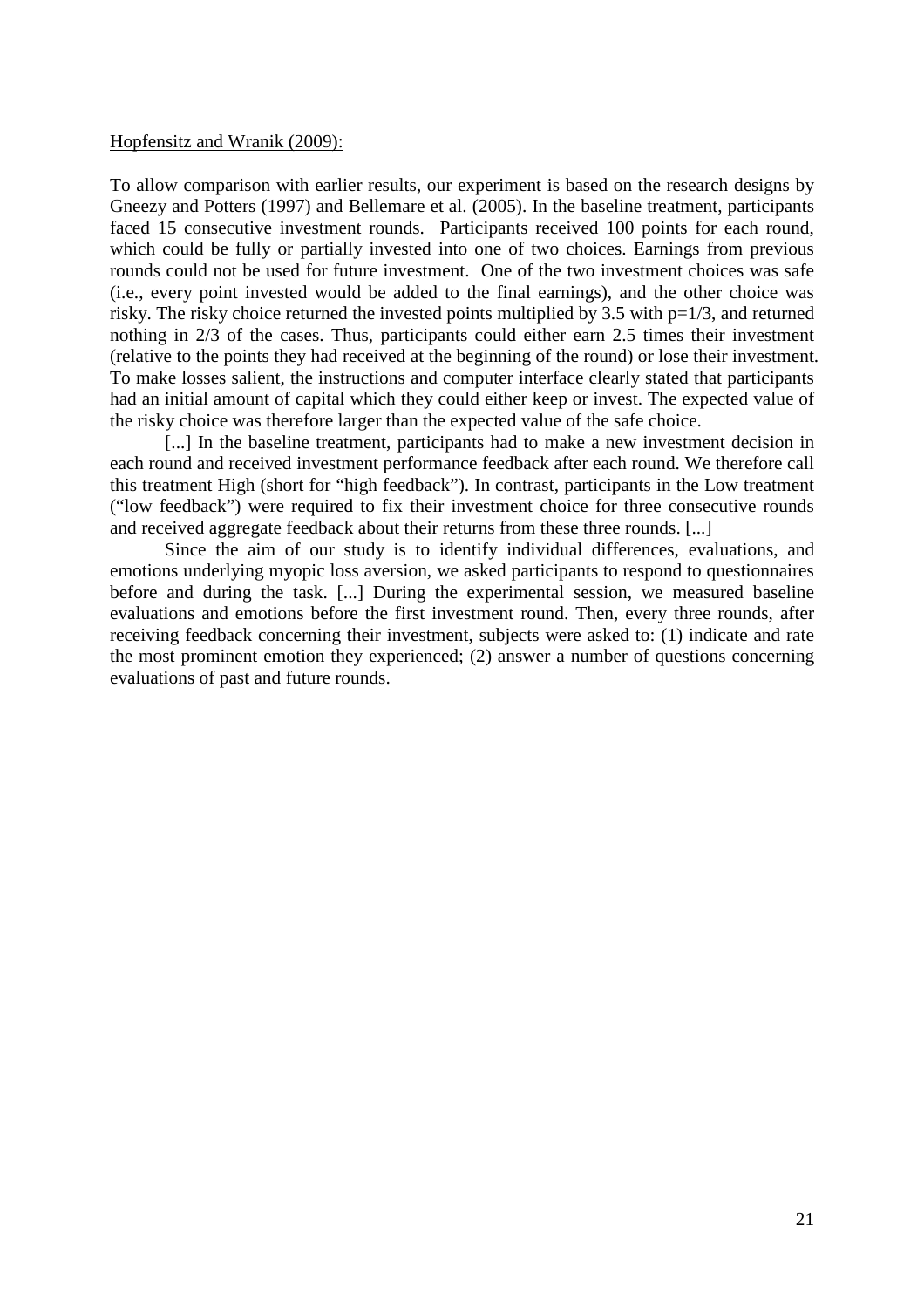#### REFERENCES:

Abdellaoui, M. (2000). Parameter-free Elicitation of Utility and Probability Weighting Functions, *Management Science*, 46(11), 1497–1512.

Abdellaoui, M., H. Bleichrodt and C. Parschiv (2007). Loss Aversion Under Prospect Theory: A Parameter-Free Measurement, *Management Science*, 53(10), 1659-1674.

Beattie, J., and G. Loomes (1997). The impact of incentives upon risky choice experiments. *Journal of Risk and Uncertainty*, 14:155–168.

Bellemare, C., M. Krause, S. Kroeger and C. Zhang (2005). Myopic loss aversion: information feedback vs. investment flexibility. *Economics Letters*. 87(3):319-324.

Benartzi, S. and R. Thaler (1995). Myopic loss aversion and the equity premium puzzle. *The Quarterly Journal of Economics.* 110(1):73-92.

Blavatskyy, P. and G. Pogrebna (2006). Myopic Loss Aversion Revisited: the Effect of Probability Distortions in Choice Under Risk. *IEW Working Paper* No. 249

Bleichrodt, H. and J.L. Pinto (2000). A parameter-free elicitation of the probability weighting function in medical decision analysis. *Management Science*. 46: 1485-1496.

Chapman, G. and J. Winquist (1998). The magnitude effect: Temporal discount rates and restaurant tips. *Psychonomic Bulletin and Review*. 5(1):119-123.

Charness, G. and U. Gneezy (2007). Strong Evidence for Gender Differences in Investment. *working paper.*

Croson, R. and J. Sundali (2005). The Gambler's Fallacy and the Hot Hand: Empirical Data from Casinos. *The Journal of Risk and Uncertainty*. 30:195-209.

Fehr-Duda, H, A. Bruhin, T.F. Epper and R. Schubert (2008). Rationality on the Rise: Why Relative Risk Aversion Increases with Stake Size, *working paper, University of Zurich, no. 0708.*

Fellner, G. and M. Sutter (2009). Causes, consequences and cures of myopic loss aversion - An experimental examination. *The Economic Journal*. 119(537): 900-916.

Fellner, G. and B. Maciejovsky (2007). Risk attitude and market behavior: Evidence from experimental asset markets. *Journal of Economic Psychology.* 28(3): 338-350.

Gimpel, H. (2007) Loss Aversion and Reference-Dependent Preferences in Multi-Attribute Negotiations. *Group Decision and Negotiation,* 16:303–319.

Gneezy, U. and J. Potters (1997). An experiment on risk taking and evaluation periods. *The Quarterly Journal of Economics*. 112(2):631-645.

Gneezy, U., A. Kapteyn and J. Potters (2003). Evaluation Periods and Asset Prices in a Market Experiment. *Journal of Finance*. 58: 821-838.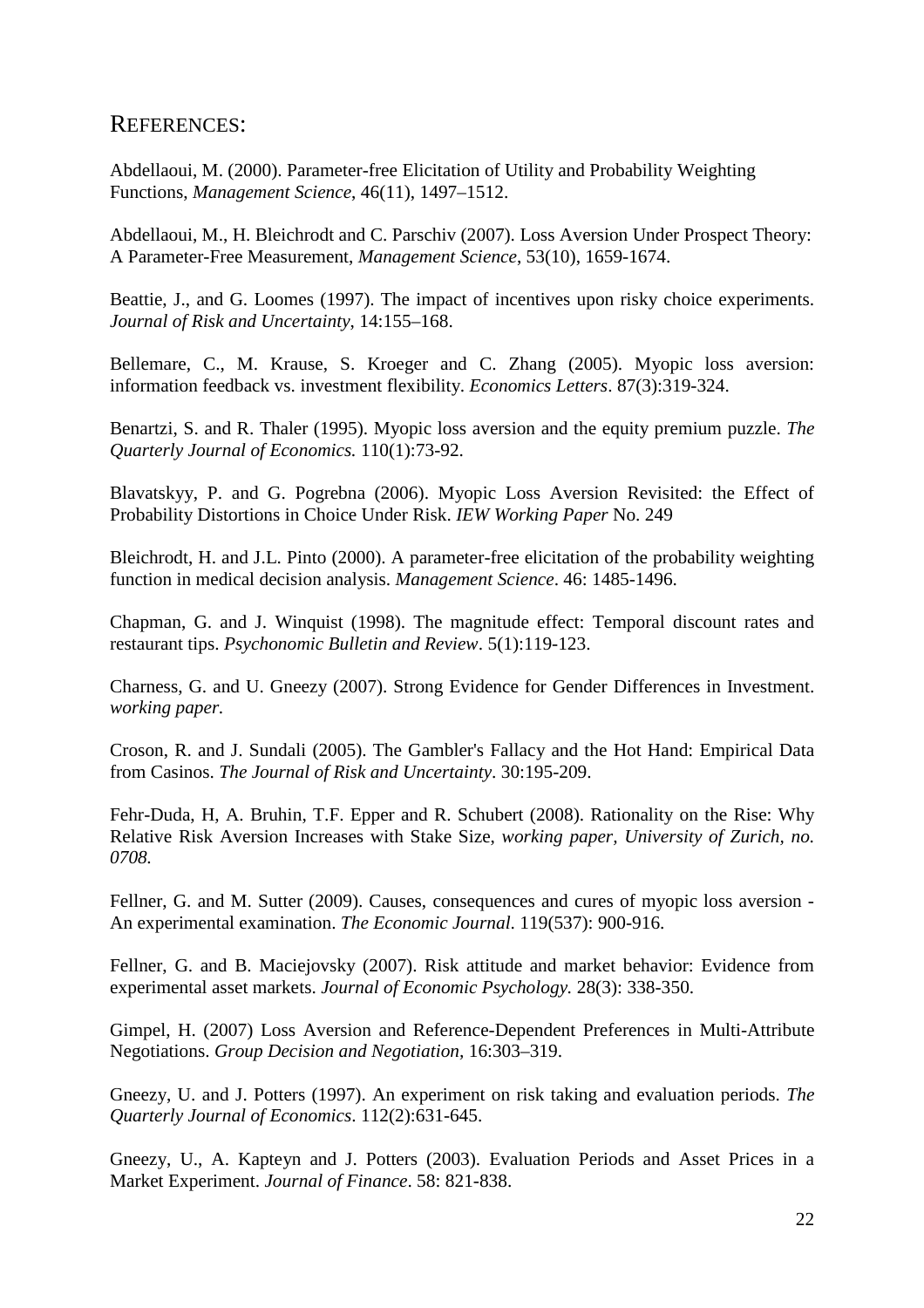Green, L. and J. Myerson (2004). A Discounting Framework for Choice with Delayed and Probabilistic Rewards, *Psychological Bulletin*. 130(5): 769-792.

Haigh, M. and J. List (2005). Do professional traders exhibit myopic loss aversion? An experimental analysis. *The Journal of Finance*. 60(1):523-534.

Haisley, E., R. Mostafa and G. Loewenstein (2008). Myopic risk-seeking: The impact of narrow decision bracketing on lottery play. *Journal of Risk and Uncertainty*. 37: 57-75.

Hershey, J. and P. Schoemaker (1985). Probability versus Certainty Equivalence Methods in Utility Measurement: Are They Equivalent? *Management Science*, 31(10): 1213-1231.

Hopfensitz, A. and F. van Winden (2008). Dynamic Choice, Independence, and Emotions. *Theory and Decision,* 64: 249-300.

Hopfensitz, A. and T. Wranik (2008). Psychological and Environmental Determinants of Myopic Loss Aversion. *NETSPAR discussion paper.* nr. 2008-013.

Kahneman, D., and A. Tversky (1979). Prospect theory: An analysis of decision under risk. *Econometrica*. 47:263-291.

Kirchsteiger, G. (1994) The role of envy in ultimatum games. Journal of Economic Behavior and Organization, 25:373-389.

Kıszegi, B. and M. Rabin (2007). Reference-Dependent Risk Attitudes. *American Economic Review*. 97(4): 1047-1073.

Kumar, A. and L. Sonya Seongyeon (2008). How Do Decision Frames Influence the Stock Investment Choices of Individual Investors? *Management Science*. 54(6): 1052-1064.

Langer, E. (1975). The Illusion of Control, *Journal of Personality and Social Psychology,* 32: 311–328.

Langer, T. and M. Weber (2008). Does commitment or feedback influence myopic loss aversion? An experimental analysis. *Journal of Economic Behavior and Organization*. 67:810-819.

Markowitz, H. (1952). The utility of wealth. *Journal of Political Economy*. 60(2): 151–158.

Pinon, A. and M. Weber (2006). The influence of present and prior alternatives on risk aversion. *Working paper*.

Prelec, D. and G. Loewenstein (1991). Decision making over time and under uncertainty: A common approach. *Management Science*. 37: 770–786.

Read, D., G. Loewenstein and M. Rabin (1999). Choice Bracketing. *Journal of Risk and Uncertainty*. 19:171-197.

Samuelson, W. and R. Zeckhauser (1988). Status quo bias in decision making. *Journal of Risk and Uncertainty,*1(1):7-59.